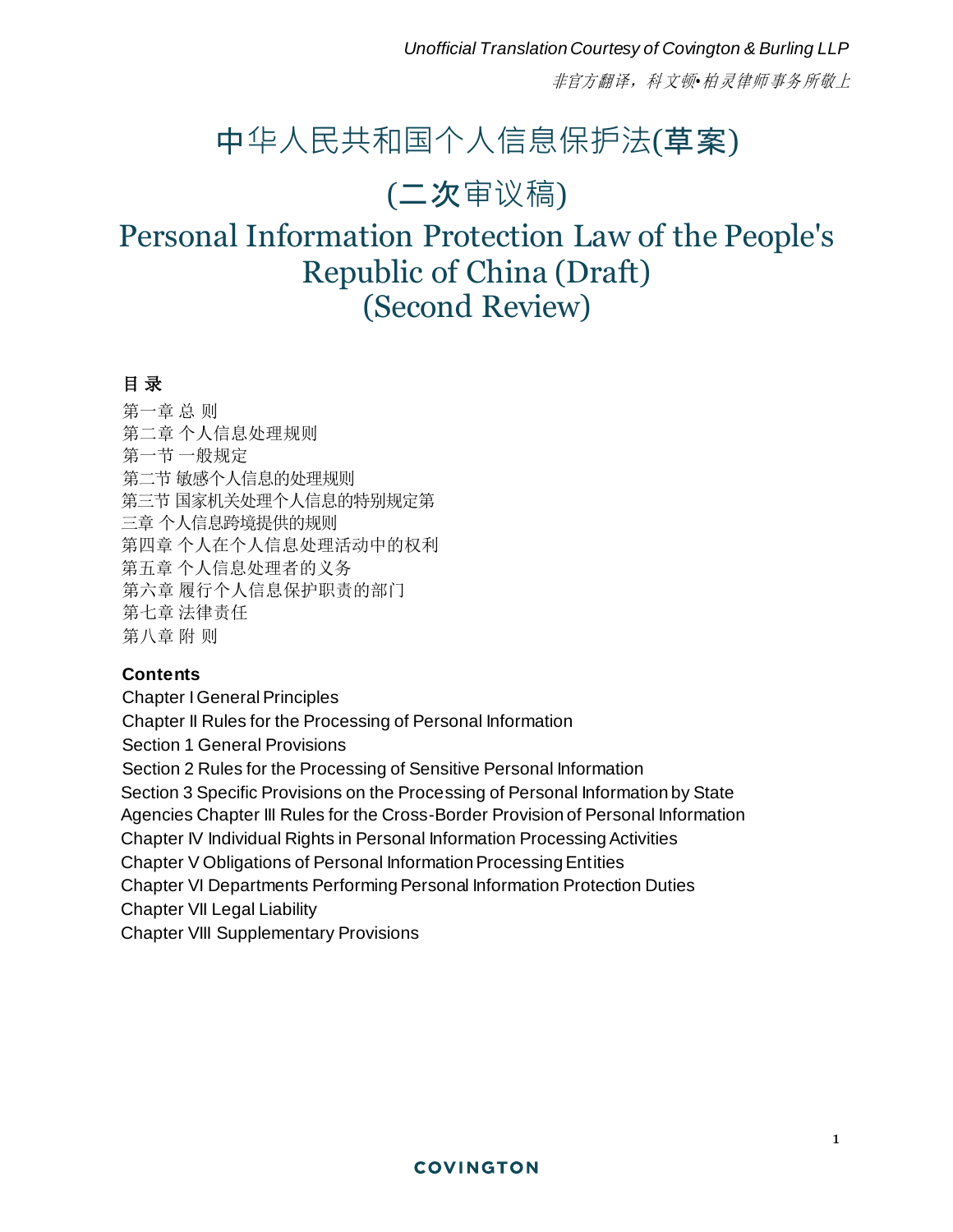# 第一章 总 则 **Chapter I – General Principles**

第一条 为了保护个人信息权益,规范个人信息处理活动,促进个人信息合理利用,制定本法。

**Article 1** This Law is promulgated in order to protect the interests of personal information, regulate personal information processing activities, and promote the proper use of personal information.

第二条 自然人的个人信息受法律保护,任何组织、个人不得侵害自然人的个人信息权益。

**Article 2** The personal information of natural persons is protected by law, and no organization or individual is allowed to violate the personal information rights of natural persons.

第三条 组织、个人在中华人民共和国境内处理自然人个人信息的活动,适适用本法。 在中华人民共和国境外处理中华人民共和国境内自然人个人信息的活动,有下列情形之一的, 也适用本法:

(一)以向境内自然人提供产品或者服务为目的;

(二)分析、评估境内自然人的行为;

(三)法律、行政法规规定的其他情形。

**Article 3** This Law applies to the processing of personal information of natural persons by organizations and individuals within the territory of the People's Republic of China. This Law also applies to processing that occurs outside the territory of the People's Republic of China of the personal information of natural persons in the territory of the People's Republic of China, if one of the following criteria is satisfied:

1. For the purpose of providing products or services to natural persons in the territory;

- 2. Analyze and evaluate the behavior of natural persons in the territory;
- 3. Other circumstances stipulated by laws and administrative regulations.

第四条 个人信息是以电子或者其他方式记录的与已识别或者可识别的自然人有关的各种信息, 不包括匿名化处理后的信息。

个人信息的处理包括个人信息的收集、存储、使用、加工、传输、提供、公开等。

**Article 4** Personal information refers to various types of electronic or otherwise recorded information related to identified or identifiable natural persons, excluding anonymized information.

The processing of personal information includes the collection, storage, use, refining, transmission, provision, or public disclosure of personal information etc.

第五条 处理个人信息应当采用合法、正当的方式, 遵循诚信原则, 不得通过误导、欺诈、胁迫等 方式处理个人信息。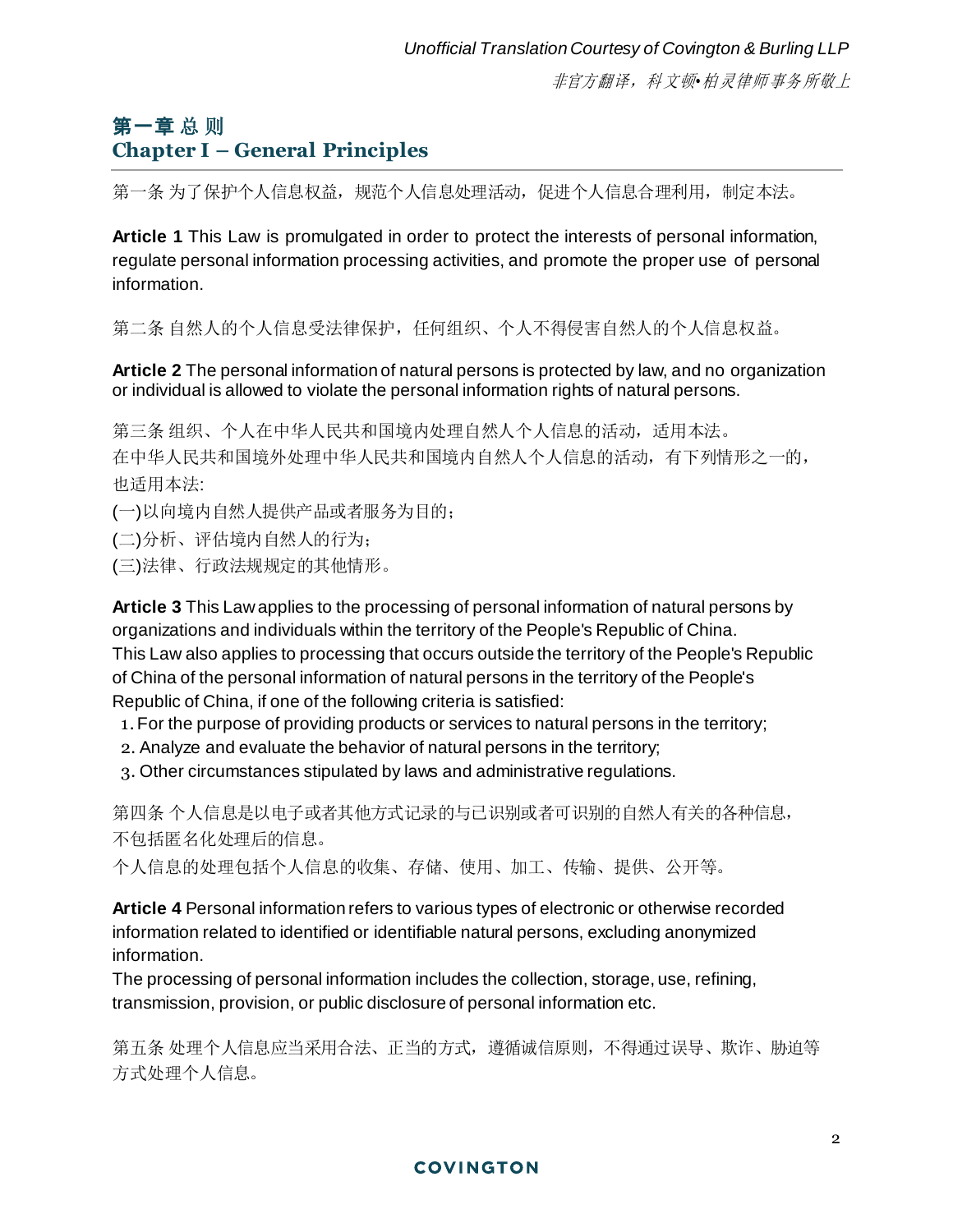**Article 5** The processing of personal information shall adopt lawful and proper methods and follow the principle of good faith. Personal information shall not be processed using misleading, fraudulent or coercive methods.

第六条 处理个人信息应当具有明确、合理的目的,并应当限于实现处理目的所必要的最小范围、 采取对个人权益影响最小的方式,不得进行与处理目的无关的个人信息处理。

**Article 6** The processing of personal information shall have a clear and reasonable purpose and shall be limited to the minimum scope necessary to achieve the purpose of processing, and adopt means that have the minimum impact on personal rights and interests. The processing of personal information irrelevant to the purpose of processing is prohibited.

第七条 处理个人信息应当遵循公开、透明的原则,公开个人信息处理规则,明示处理规则的目 的、方式和范围

**Article 7** The processing of personal information shall follow the principles of openness and transparency, and rules for the processing of personal information shall be made publicly available, explicitly expressing the purpose, method and scope of the processing.

第八条 处理个人信息应当保证个人信息的质量,避免因个人信息不准确、不完整对个人权益造成 不利影响。

**Article 8** The processing of personal information shall ensure the quality of personal information to avoid negative impact on individuals' rights and interests due to the inaccuracy or incompleteness of the personal information.

第九条 个人信息处理者应当对其个人信息处理活动负责,并采取必要措施保障所处理的个人信息 的安全。

**Article 9** Personal information processing entities shall be responsible for their personal information processing activities and take necessary measures to ensure the security of the processed personal information.

第十条 任何组织、个人不得违反法律、行政法规的规定处理个人信息,不得从事危害国家安全、 公共利益的个人信息处理活动。

**Article 10** No organization or individual may process personal information in violation of laws and administrative regulations, and must not engage in personal information processing activities that endanger national security or public interests.

第十一条 国家建立健全个人信息保护制度, 预防和惩治侵害个人信息权益的行为, 加强个人信息保 护宣传教育,推动形成政府、企业、相关行业组织、社会公众共同参与个人信息保护的良好环 境。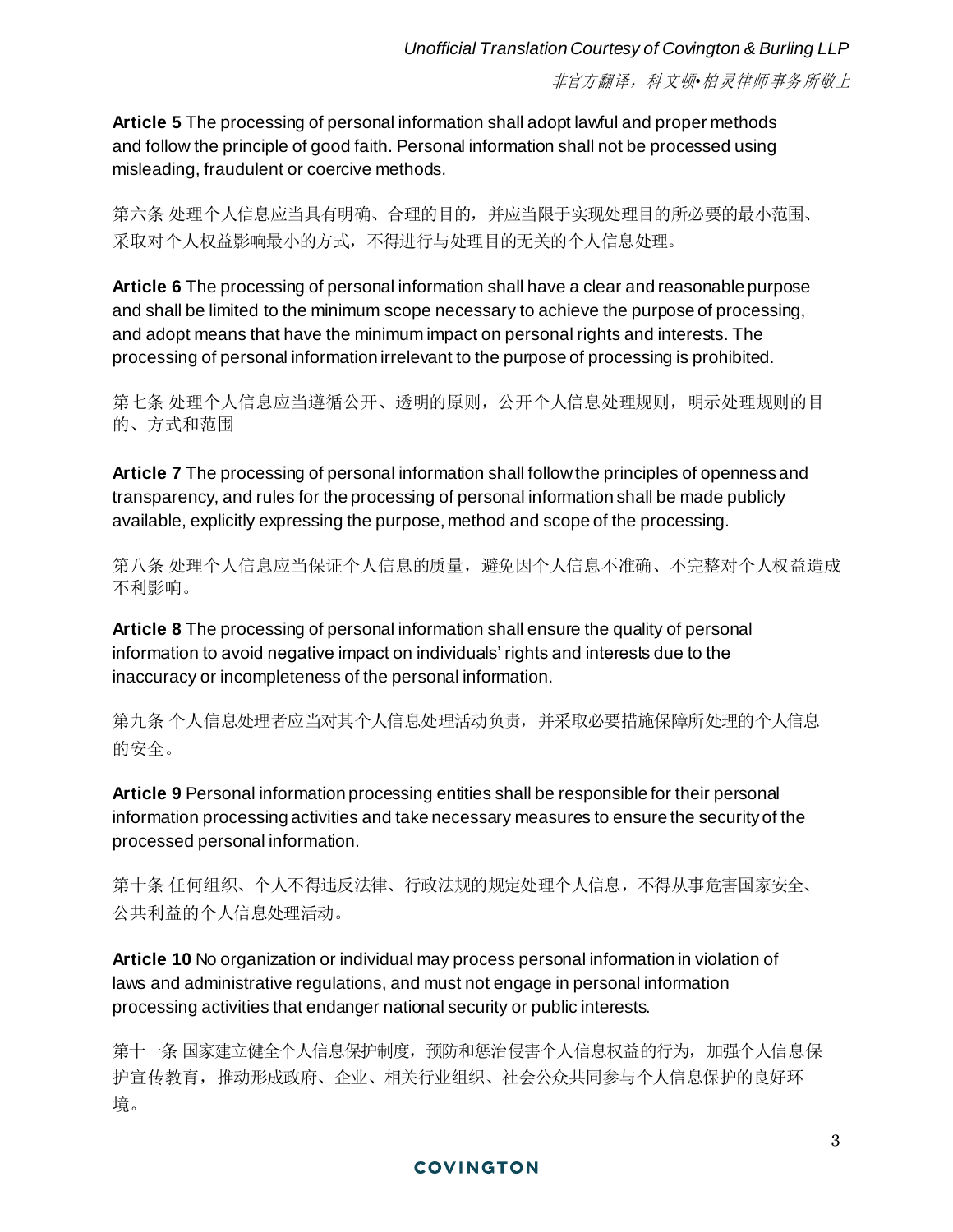**Article 11** The state establishes and improves a personal information protection system, prevents and punishes acts that infringe personal information rights, strengthens the publicity of and education about personal information protection, and promotes the formation of a positive environment where governments, enterprises, relevant industry organizations, and the public participate jointly in the protection of personal information.

第十二条 国家积极参与个人信息保护国际规则的制定,促进个人信息保护方面的国际交流与合 作,推动与其他国家、地区、国际组织之间的个人信息保护规则、标准等的互认。

**Article 12** The state actively participates in the formulation of international rules for personal information protection, promotes international exchanges and cooperation in personal information protection, and promotes mutual recognition of personal information protection rules and standards with other countries, regions, and international organizations.

# 第二章 个人信息处理规则 **Chapter II – Rules for the Processing of Personal Information**

## 第一节 一般规定 **Section 1: General Provisions**

第十三条 符合下列情形之一的,个人信息处理者方可处理个人信息:

(一)取得个人的同意;

(二)为订立或者履行个人作为一方当事人的合同所必需;

- (三)为履行法定职责或者法定义务所必需;
- (四)为应对突发公共卫生事件,或者紧急情况下为保护自然人的生命健康和财产安全所必需;
- (五)依照本法规定在合理范围内处理已公开的个人信息;
- (六)为公共利益实施新闻报道、舆论监督等行为在合理的范围内处理个人信息;
- (七)法律、行政法规规定的其他情形。

依照本法其他有关规定,处理个人信息应当取得个人同意, 但有前款第二项至第七项规定情形的,不 需取得个人同意。

**Article 13** Personal information processing entities may process personal information if one of the following circumstances is satisfied:

- 1. Consent from an individual has been obtained;
- 2. It is necessary for the conclusion or performance of a contract to which the individual is a party;
- 3. It is necessary for the performance of legal duties or obligations;
- 4. It is necessary for the response to public health emergencies, or necessary for protecting the safety of life, health and property of natural persons in an emergency;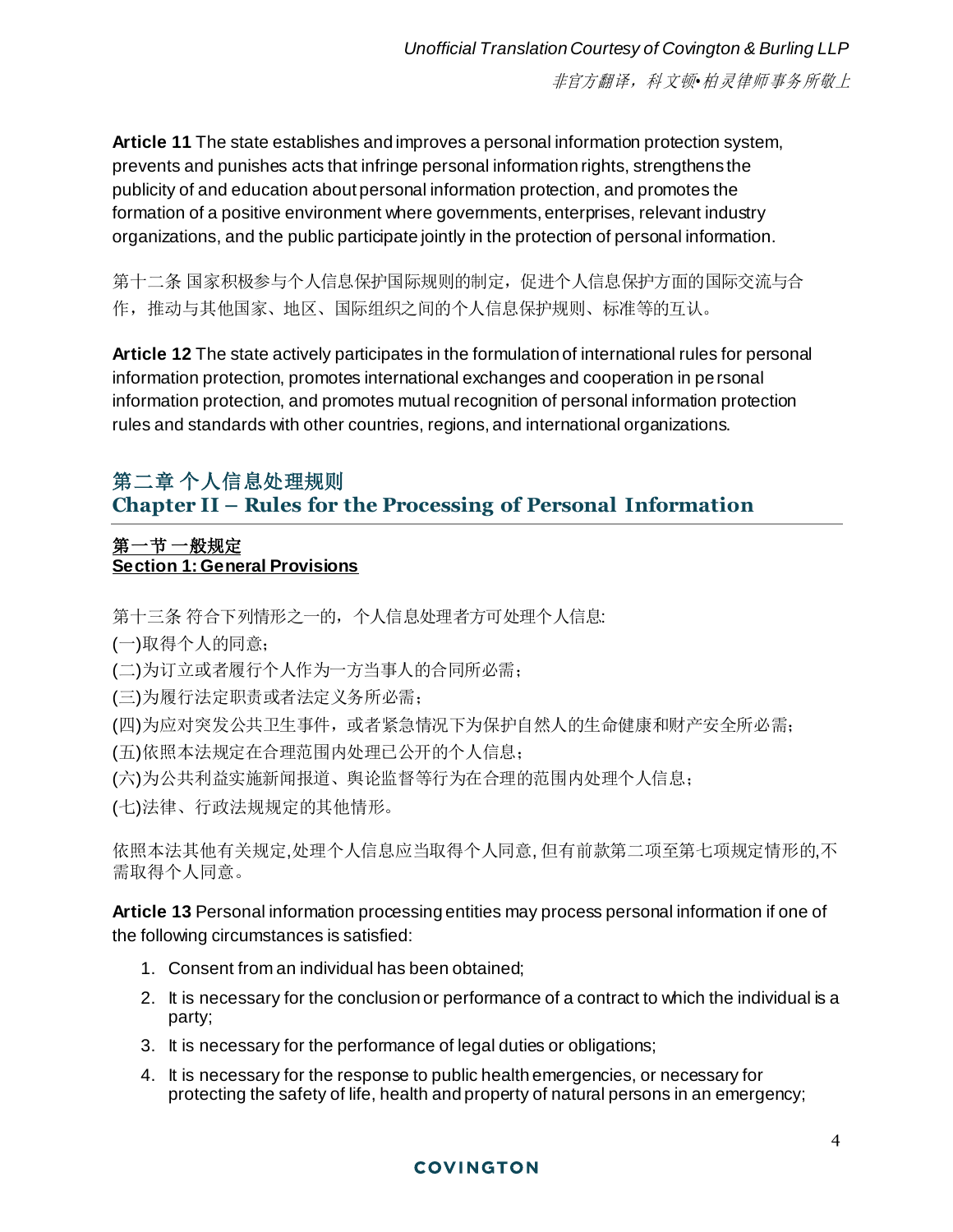- 5. Processing personal information that is already made public within the reasonable scope according to requirements of this Law;
- 6. The personal information is processed within a reasonable scope for conducting news reports, public opinion supervision and other acts for the public interest;
- 7. Other circumstances stipulated by laws and administrative regulations.

In accordance with other relevant provisions of this Law, consent from individuals shall be obtained for the processing of personal information, but the individual's consent is not required if any of the conditions listed in items 2 through 7 above is applicable.

第十四条 处理个人信息的同意,应当由个人在充分知情的前提下,自愿、明确作出。法律、行政 法规规定处理个人信息应当取得个人单独同意或者书面同意的,从其规定。 个人信息的处理目的、处理方式和处理的个人信息种类发生变更的,应当重新取得个人同意。

**Article 14** Consent to the processing of personal information shall be made voluntarily and clearly on the basis of the individual's full knowledge. Where laws and administrative regulations stipulate that the processing of personal information shall obtain an individual's specific consent or written consent, these provisions shall apply.

If the purpose of processing, method of processing and the type of processed personal information change, then the individual's consent shall be obtained again.

第十五条 个人信息处理者处理不满十四周岁未成年人个人信息的,应当取得未成年人父母或者 其他监护人的同意。

**Article 15** Where a personal information processing entity processes personal information of a minor under the age of 14, consent from the parents or other guardians of the minor shall be obtained.

第十六条 基于个人同意而进行的个人信息处理活动,个人有权撤回其同意。个人信息处理者应当 提供便捷的撤回同意的方式。 个人撤回同意,不影响撤回前基于个人同意已进行的个人信息处理活动的效力。

**Article 16** For personal information processing activities based on individual consent, individuals have the right to withdraw their consent. Personal information processing entities shall provide convenient methods to withdraw the consent.

Individuals' withdrawal of consent does not impact the validity of personal information processing activities carried out before the consent is withdrawn.

第十七条 个人信息处理者不得以个人不同意处理其个人信息或者撤回其对个人信息处理的同意为 由,拒绝提供产品或者服务;处理个人信息属于提供产品或者服务所必需的除外。

**Article 17** Personal information processing entities shall not refuse to provide products or services on the grounds that individuals do not agree to the processing of their personal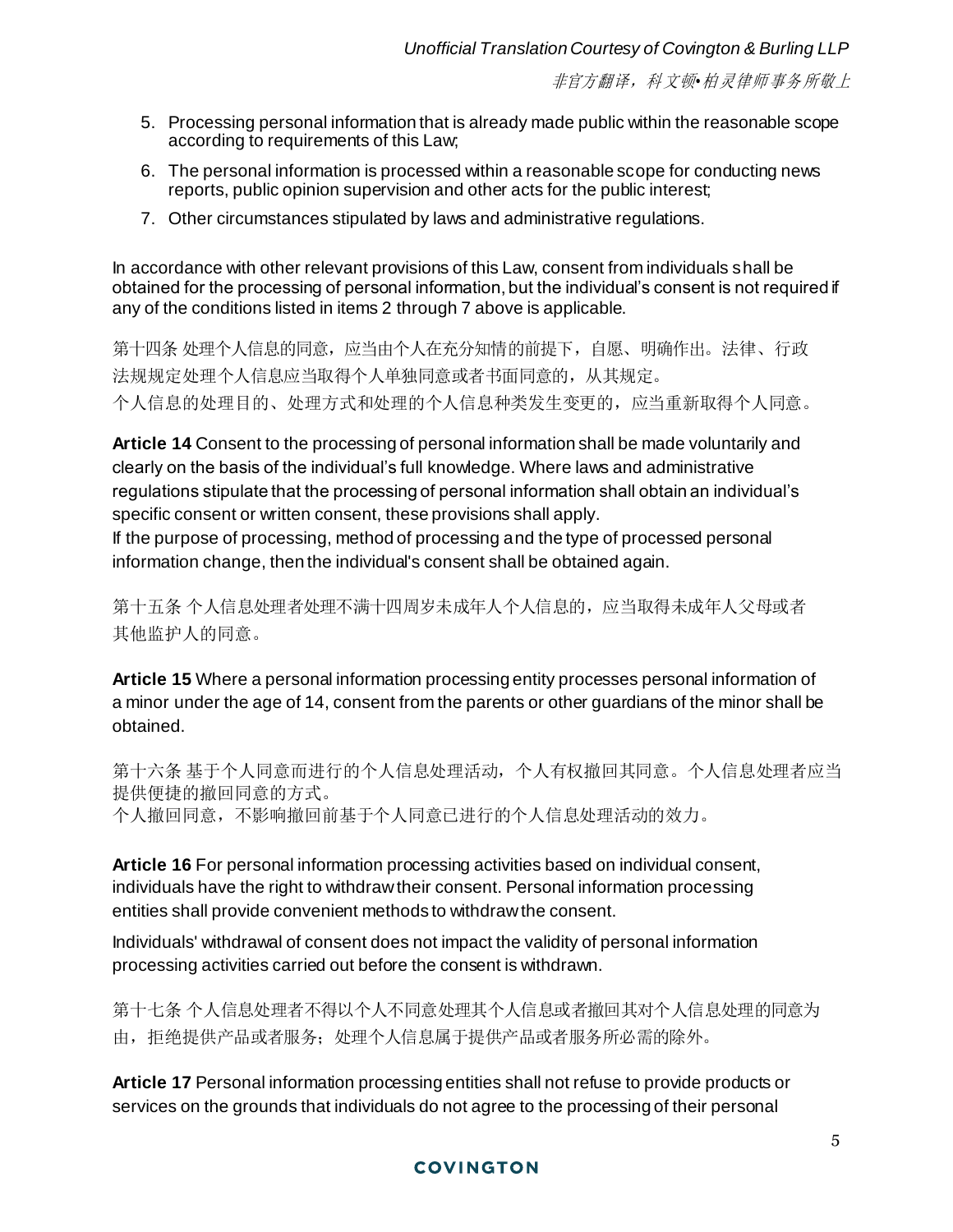information or have withdrawn their consent to the processing of personal information, except where the processing of personal information is necessary for the provision of such products or services.

第十八条 个人信息处理者在处理个人信息前,应当以显著方式、清晰易懂的语言向个人告知下列 事项:

(一)个人信息处理者的身份和联系方式;

(二)个人信息的处理目的、处理方式,处理的个人信息种类、保存期限;

(三)个人行使本法规定权利的方式和程序;

(四)法律、行政法规规定应当告知的其他事项。

前款规定事项发生变更的,应当将变更部分告知个人。

个人信息处理者通过制定个人信息处理规则的方式告知第一款规定事项的,处理规则应当公

开,并且便于查阅和保存。

**Article 18** Before processing personal information, personal information processing entities shall notify individuals of the following matters in a prominent way and in clear and understandable language:

- 1. The identity and contact information of the personal information processing entity;
- 2. The purpose and method of the processing of personal information, the type of personal information processed and the retention period of the processed personal information;
- 3. The methods and procedures for individuals to exercise their rights under this law;
- 4. Other matters that shall be notified as stipulated by laws and administrative regulations. If there is any change to the matters specified in the preceding paragraph, the individual shall be notified of the change.

Where the personal information processing entity informs individuals of the matters specified in the first paragraph by formulating rules for the processing of personal information, the processing rules shall be made public and easy to read and save.

第十九条 个人信息处理者处理个人信息,有法律、行政法规规定应当保密或者不需要告知的情形 的,可以不向个人告知前条规定的事项。

紧急情况下为保护自然人的生命健康和财产安全无法及时向个人告知的,个人信息处理者应当 在紧急情况消除后及时告知。

**Article 19** When processing personal information, personal information processing entities are not required to notify individuals of the matters stipulated in the preceding article, if there are circumstances in which laws and administrative regulations stipulate the confidentiality of the information or otherwise specify that the information need not be notified. In an emergency, if it is not possible to notify individuals in time to protect the safety of life, health and property of natural persons, the personal information processing entity shall notify them in time after the emergency ceases.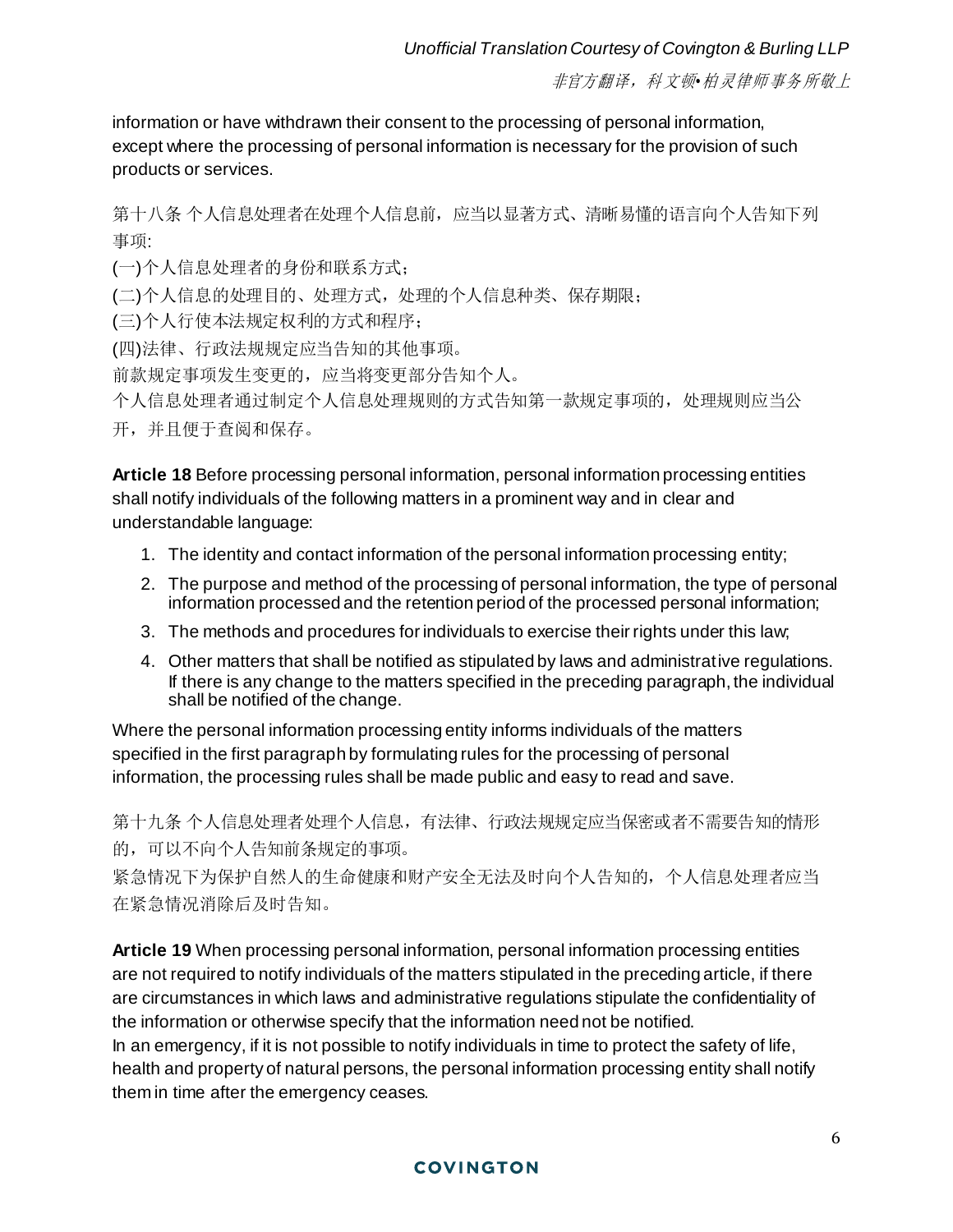第二十条 个人信息的保存期限应当为实现处理目的所必要的最短时间。法律、行政法规对个人信 息的保存期限另有规定的,从其规定。

**Article 20** The retention period of personal information shall be the shortest length of time necessary to achieve the purpose of the processing. Where other laws and administrative regulations stipulate other provisions on the retention period of personal information, those provisions shall apply.

第二十一条两个以上的个人信息处理者共同决定个人信息的处理目的和处理方式 的,应当约定各自的权利和义务。但是,该约定不影响个人向其中任何一个个人信息处理者要 求行使本法规定的权利。

个人信息处理者共同处理个人信息,侵害个人信息权益的,应当承担连带责任。

**Article 21** Where more than two personal information processing entities jointly determine the purpose and method of processing personal information, they shall agree on their respective rights and obligations. However, this agreement does not affect the individual's request to any of the personal information processing entities to exercise the rights stipulated in this law.

Personal information processing entities who jointly process personal information and infringe on the rights of personal information shall bear joint liability.

第二十二条个人信息处理者委托处理个人信息的,应当与受托方约定委托处理的目的、期限、 处理方式、个人信息的种类、保护措施以及双方的权利和义务等,并对受托方的个人信息处理 活动进行监督。

受托方应当按照约定处理个人信息,不得超出约定的处理目的、处理方式等处理个人信息;委托 合同不生效、无效、被撤销或者终止的,受托方应当将个人信息返还个人信息处理者或者予以删 除,不得保留。

未经个人信息处理者同意,受托方不得转委托他人处理个人信息。

**Article 22** When a personal information processing entity entrusts the processing of personal information, it shall agree with the entrusted party on the purpose of the entrustment of processing, the processing period, method, the type of personal information, the protection measures and the rights and obligations of both parties, etc., and supervise the personal information processing activities by the entrusted party.

The entrusted party shall process personal information in accordance with the agreement, and shall not process personal information beyond the agreed purpose of processing, processing method, etc. Where the contract for the entrustment is not effective, void, withdrawn, or terminated, the entrusted party shall return the personal information to the personal information processing entity or delete it and shall no longer retain such personal information.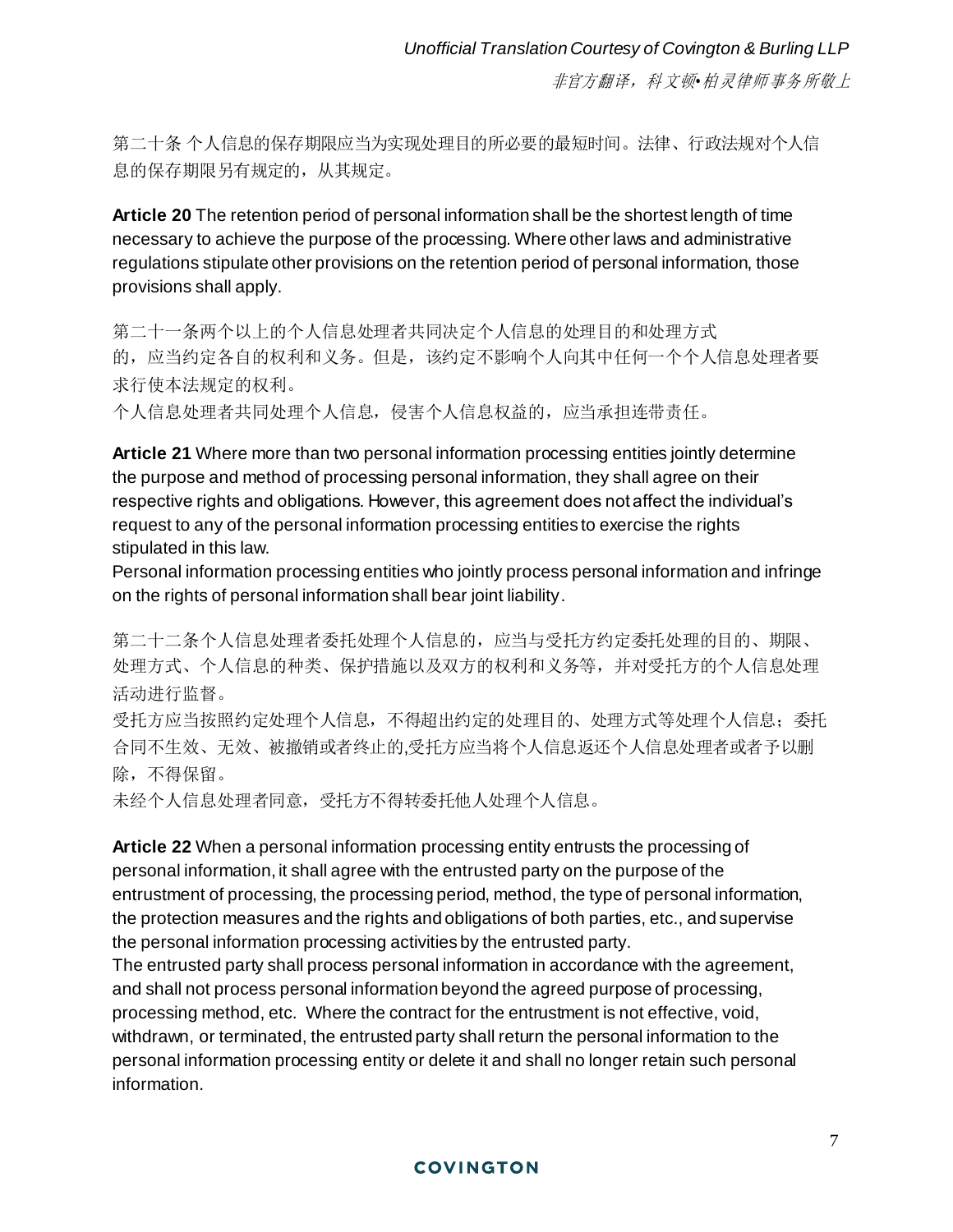The entrusted party shall not sub-entrustment others to process personal information without the consent of the personal information processing entity.

第二十三条个人信息处理者因合并、分立等原因需要转移个人信息的,应当向个人告知接收方 的身份、联系方式。接收方应当继续履行个人信息处理者的义务。接收方变更原先的处理目 的、处理方式,应当依照本法规定重新取得个人同意。

**Article 23** If a personal information processing entity needs to transfer personal information due to a merger, division, or other reasons, it shall notify individuals of the identity and contact information of the receiving party. The receiving party shall continue to perform the obligations of the personal information processing entity. If the receiving party changes the original purpose and method of processing, it shall obtain the individual's consent in accordance with this law.

第二十四条个人信息处理者向他人提供其处理的个人信息的,应当向个人告知接收方的身份、 联系方式、处理目的、处理方式和个人信息的种类,并取得个人的单独同意。接收方应当在上 述处理目的、处理方式和个人信息的种类等范围内处理个人信息。接收方变更原先的处理目 的、处理方式的,应当依照本法规定重新取得个人同意。

**Article 24** If a personal information processing entity provides others with personal information it processes, it shall notify individuals of the identity, contact information, purpose of processing, processing method and type of personal information of the recipient, and obtain specific consent from the individual. The recipient receiving the personal information shall process the personal information within the scope of the above-mentioned purpose of processing, processing method, and type of personal information. If the receiving party changes the original purpose and method of processing, it shall obtain individual's consent again in accordance with this Law.

第二十五条 利用个人信息进行自动化决策,应当保证决策的透明度和结果的公平合理。 通过自动化决策方式进行商业营销、信息推送,应当同时提供不针对其个人特征的选项,或者向个 人提供拒绝的方式。

通过自动化决策作出对个人权益有重大影响的决定,个人有权要求个人信息处理者予以说明, 并有权拒绝个人信息处理者仅通过自动化决策的方式作出决定。

**Article 25** For the use of personal information for automated decision-making, the transparency of decision-making and the fairness and reasonableness of results shall be ensured.

Commercial marketing and information push notifications based on automated decisionmaking methods shall also provide the option not to be targeted on the basis of personal characteristics or provide ways for individuals to refuse.

Where decisions with a significant impact on the individuals' rights and interests are made through automated decision making, individuals are entitled to request an explanation from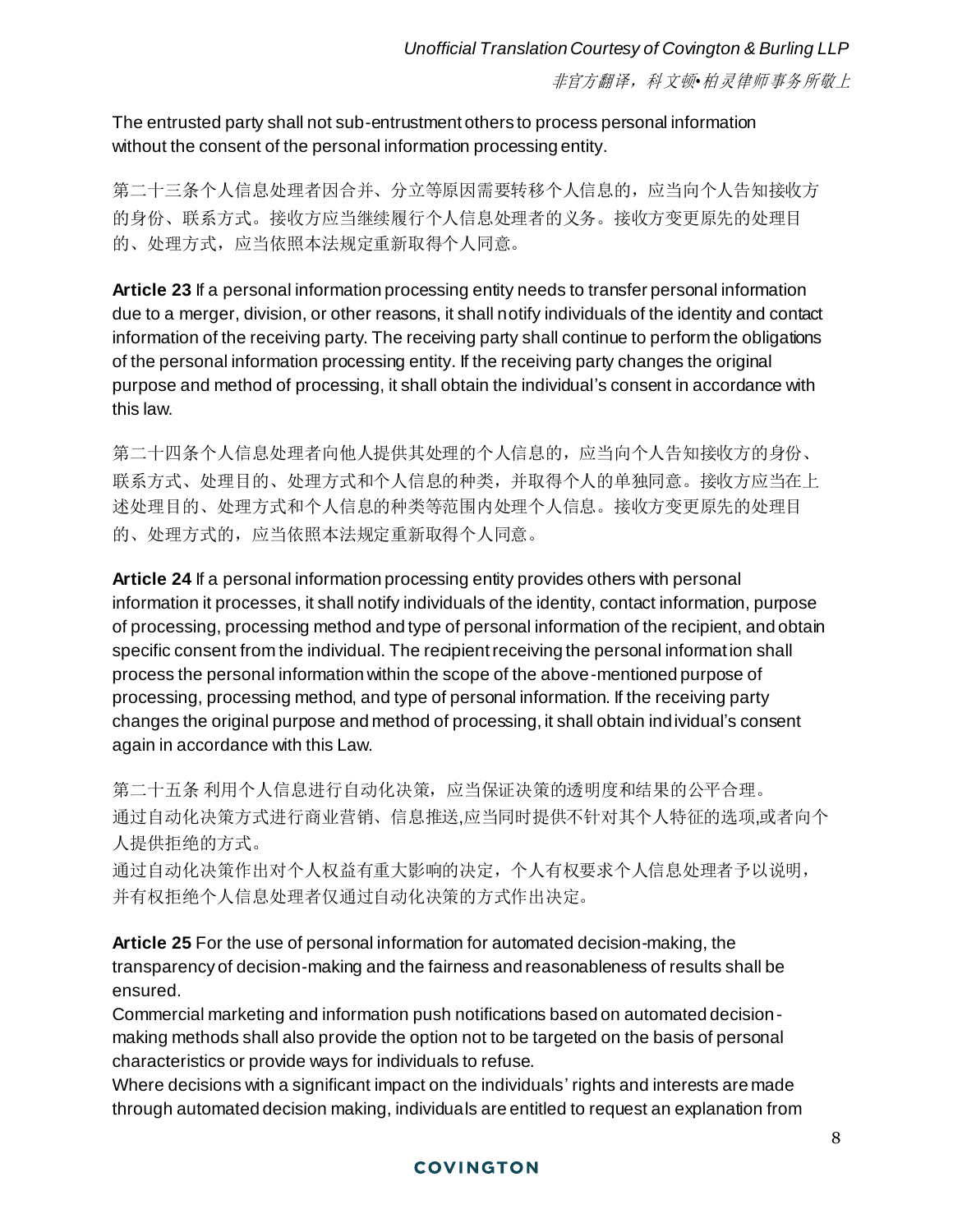the personal information processing entity and prohibit the personal information processing entity from making a decision solely on the basis of automated decision-making.

第二十六条 个人信息处理者不得公开其处理的个人信息;取得个人单独同意的除外。

**Article 26** Personal information processing entities shall not disclose the personal information they process, except where they have obtained specific consent from the individual.

第二十七条 在公共场所安装图像采集、个人身份识别设备,应当为维护公共安全所必需, 遵守 国家有关规定,并设置显著的提示标识。所收集的个人图像、个人身份特征信息只能用于维护 公共安全的目的,不得公开或者向他人提供,取得个人单独同意的除外。

**Article 27** The installation of image collection and personal identity recognition devices in public venues is permissible if it is necessary to safeguard public security, comply with relevant regulations of the state, or to set prominent reminder notices. The personal images and personal identification information to be collected can only be used for the purpose of safeguarding public security and shall not be disclosed or provided to others, except where individuals' specific consent is obtained.

第二十八条 个人信息处理者处理已公开的个人信息,应当符合该个人信息被公开时的用途。超出 与该用途相关的合理范围的,应当依照本法规定取得个人同意。个人信息被公开时的用途不明确 的,个人信息处理者应当合理、谨慎地处理已公开的个人信息;利用已公开的个人信息从事对个 人有重大影响的活动,应当依照本法规定取得个人同意。

**Article 28** The processing of personal information that has been disclosed by a personal information processing entity shall comply with the purpose for which the personal information was disclosed; if it exceeds the reasonable scope related to the purpose, it shall obtain individual's consent in accordance with this Law. If the purpose for disclosing personal information is not clear when it is disclosed, the personal information processing entity shall process the disclosed personal information in a reasonable and cautious manner. For activities using disclosed personal information that have a significant impact on individuals, individual's consent shall be obtained in accordance with this Law.

## 第二节 敏感个人信息的处理规则 **Section 2: Rules for the Processing of Sensitive Personal Information**

第二十九条个人信息处理者具有特定的目的和充分的必要性,方可处理敏感个人信息。敏感个人 信息是一旦泄露或者非法使用,可能导致个人受到歧视或者人身、财产安全受到严重危害的个人 信息,包括种族、民族、宗教信仰、个人生物特征、医疗健康、金融账户、个人行踪等信息。

**Article 29** The personal information processing entity may process sensitive personal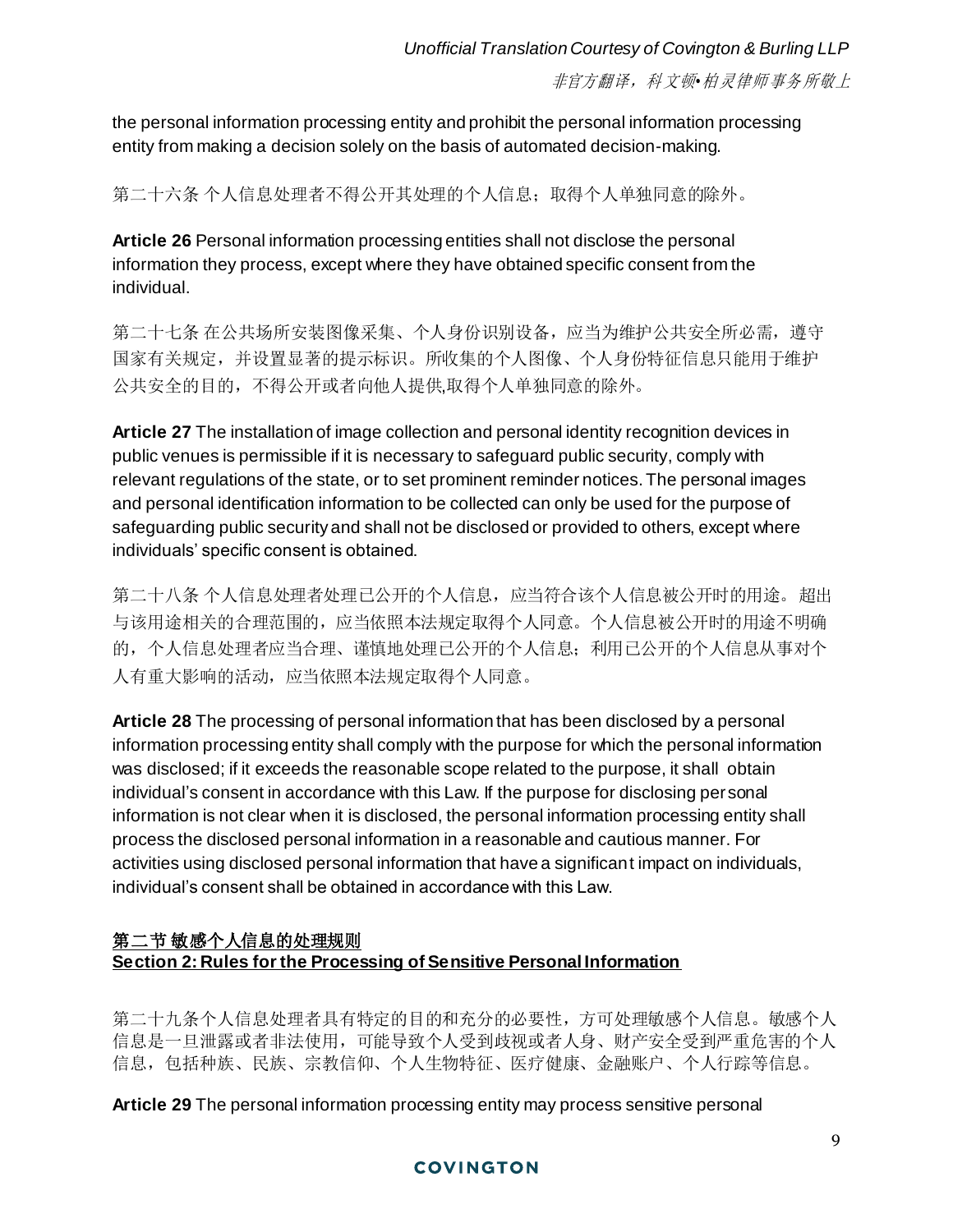information only as necessary for specific purposes. Sensitive personal information is personal information that, once leaked or illegally used, may lead to personal discrimination or serious harm to personal and property security, including information on race, ethnicity, religious beliefs, individual biometric characteristics, medical health, financial accounts, personal whereabouts and other information.

第三十条 基于个人同意处理敏感个人信息的,个人信息处理者应当取得个人的单独同意。法律、 行政法规规定处理敏感个人信息应当取得书面同意的,从其规定。

**Article 30** For the processing of sensitive personal information based on individual consent, the personal information processing entity shall obtain specific consent from the individual. Where the laws and administrative regulations stipulate that written consent shall be obtained for the processing of sensitive personal information, those provisions shall apply.

第三十一条个人信息处理者处理敏感个人信息的,除本法第十八条第一款规定的事项外,还应 当向个人告知处理敏感个人信息的必要性以及对个人的影响。

**Article 31** When processing sensitive personal information, personal information processing entities shall, in addition to the requirements specified in Article 18 Section 1 of this Law, also notify individuals of the necessity of processing sensitive personal information and the impact on individuals.

第三十二条法律、行政法规对处理敏感个人信息规定应当取得相关行政许可或者作出其他限制 的,从其规定。

**Article 32** Where laws and administrative regulations stipulate that the processing of sensitive personal information shall obtain relevant administrative licenses or be subject to other restrictions, those provisions shall apply.

#### 第三节 国家机关处理个人信息的特别规定 **Section 3: Specific Provisions on the Processing of Personal Information by State Agencies**

第三十三条 国家机关处理个人信息的活动,适用本法; 本节有特别规定的, 适用本节规定。

**Article 33** This law applies to the processing of personal information by state agencies. Where this section contains specific provisions, those provisions shall apply.

第三十四条 国家机关为履行法定职责处理个人信息,应当依照法律、行政法规规定的权限、 程序进行,不得超出履行法定职责所必需的范围和限度。

**Article 34** State agencies processing personal information to perform their statutory duties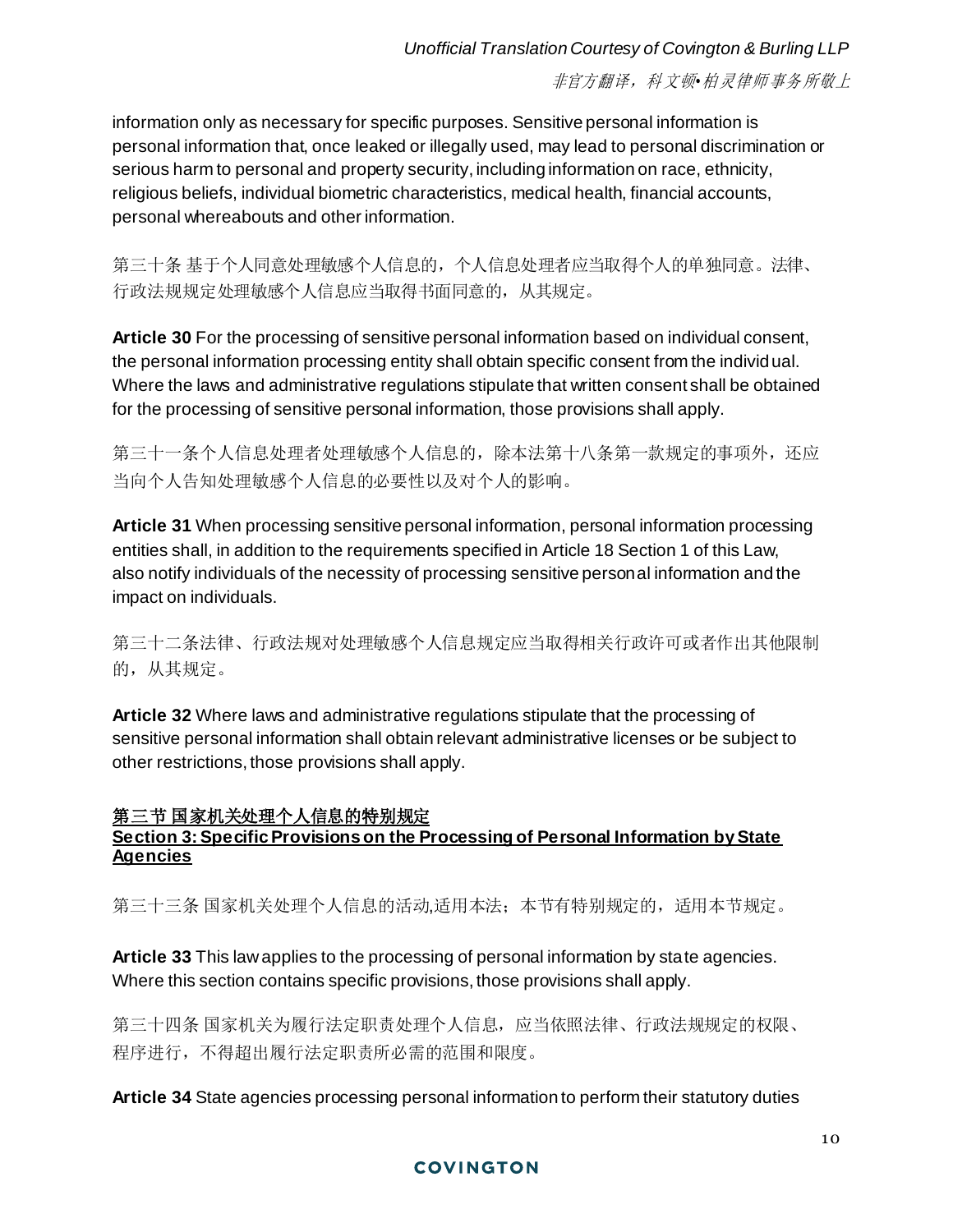shall conduct the processing in accordance with the powers and procedures prescribed by laws and administrative regulations, and shall not exceed the scope and extent necessary to perform their statutory duties.

第三十五条 国家机关为履行法定职责处理个人信息,应当依照本法规定向个人告知并取得其同 意;法律、行政法规规定应当保密,或者告知、取得同意将妨碍国家机关履行法定职责的除 外。

**Article 35** State agencies processing personal information to perform their statutory duties shall notify individuals and obtain their consent in accordance with this Law; except where the laws and administrative regulations stipulate confidentiality or where notification and obtaining consent would impede state agencies in the performance of their statutory duties.

第三十六条 国家机关处理的个人信息应当在中华人民共和国境内存储;确需向境外提供的, 应 当进行风险评估。风险评估可以要求有关部门提供支持与协助。

**Article 36** Personal information processed by state agencies shall be stored within the territory of the People's Republic of China; where it is indeed necessary to transfer it overseas, a risk assessment shall be conducted. Relevant departments may be required to provide support and assistance for the completion of risk assessments.

第三十七条 法律、法规授权的具有管理公共事务职能的组织为履行法定职责处理个人信息,适 用本法关于国家机关处理个人信息的规定。

**Article 37** Organizations that are responsible for managing public affairs as authorized by laws and regulations, and process personal information to fulfill legal obligations, shall comply with requirements for the processing of personal information by state agencies under this Law.

# 第三章 个人信息跨境提供的规则

# **Chapter III – Rules for the Cross-Border Provision of Personal Information**

第三十八条 个人信息处理者因业务等需要,确需向中华人民共和国境外提供个人信息的,应 当至少具备下列一项条件:

(一)依照本法第四十条的规定通过国家网信部门组织的安全评估;

(二)按照国家网信部门的规定经专业机构进行个人信息保护认证;

(三)按照国家网信部门制定的标准合同与境外接收方订立合同,约定双方的权利和义务,并监督 其个人信息处理活动达到本法规定的个人信息保护标准;

(四)法律、行政法规或者国家网信部门规定的其他条件。

## **Article 38** Where a personal information processing entity needs to transfer personal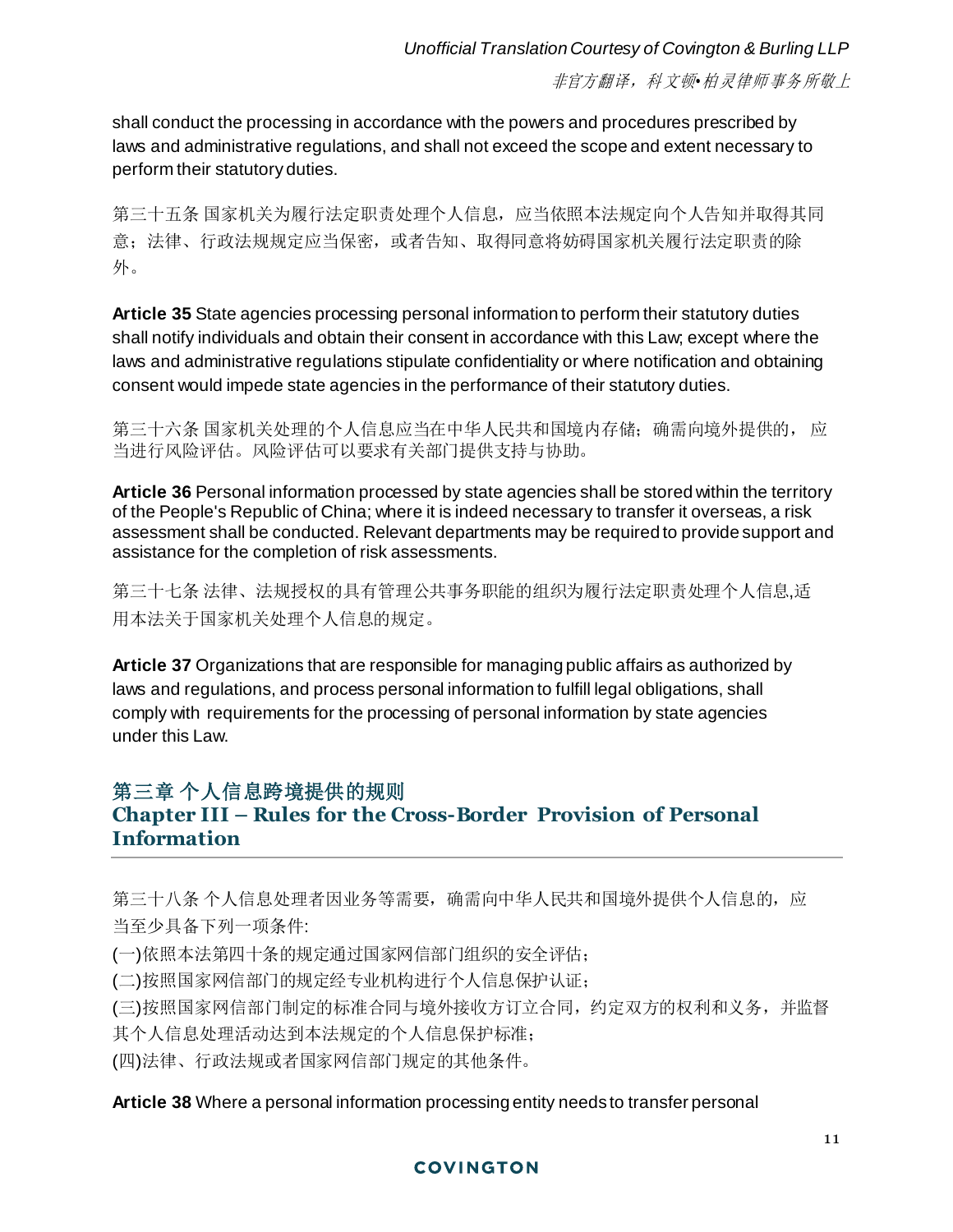information outside the territory of the People's Republic of China for business or other requirements, at least one of the following conditions shall be satisfied:

- 1. Successfully pass the security assessment organized by the state cyberspace administration in accordance with Article 40 of this Law;
- 2. Obtain a personal information protection certification conducted by professional institutions in accordance with the regulations of the state cyberspace administration;
- 3. Conclude an agreement based on standard contract stipulated by state cyberspace administration with an overseas receiving party, agreeing on the rights and obligations of both parties, and ensuring the personal information processing activities of the overseas receiving party meet the standards of personal information protection stipulated in this Law;
- 4. Other conditions stipulated by laws, administrative regulations or the state cyberspace administration.

第三十九条 个人信息处理者向中华人民共和国境外提供个人信息的,应当向个人告知境外接收 方的身份、联系方式、处理目的、处理方式、个人信息的种类以及个人向境外接收方行使本法 规定权利的方式等事项,并取得个人的单独同意。

**Article 39** Where a personal information processing entity transfers personal information outside the territory of the People's Republic of China, it shall notify the individual of the identity and contact information of the overseas receiving party, purpose of processing, processing method, type of personal information, and the methods for individuals to exercise their rights under this Law with the overseas receiving party and other matters; and obtain the individual's specific consent.

第四十条 关键信息基础设施运营者和处理个人信息达到国家网信部门规定数量的个人信息处理者, 应当将在中华人民共和国境内收集和产生的个人信息存储在境内。确需向境外提供的, 应当通过 国家网信部门组织的安全评估;法律、行政法规和国家网信部门规定可以不进行安全评估的,从 其规定。

**Article 40** Critical information infrastructure operators and personal information processing entities who process personal information in a volume as specified by the state cyberspace administration shall store the personal information collected and generated within the territory of the People's Republic of China. If it is indeed necessary to transfer it overseas, it shall pass the security assessment organized by the state cyberspace administration; where the laws, administrative regulations, and the state cyberspace administration stipulate that the security assessment need not be performed, those provisions shall apply.

第四十一条中华人民共和国境外的司法或者行政执法机构要求提供存储于中华人民共和国境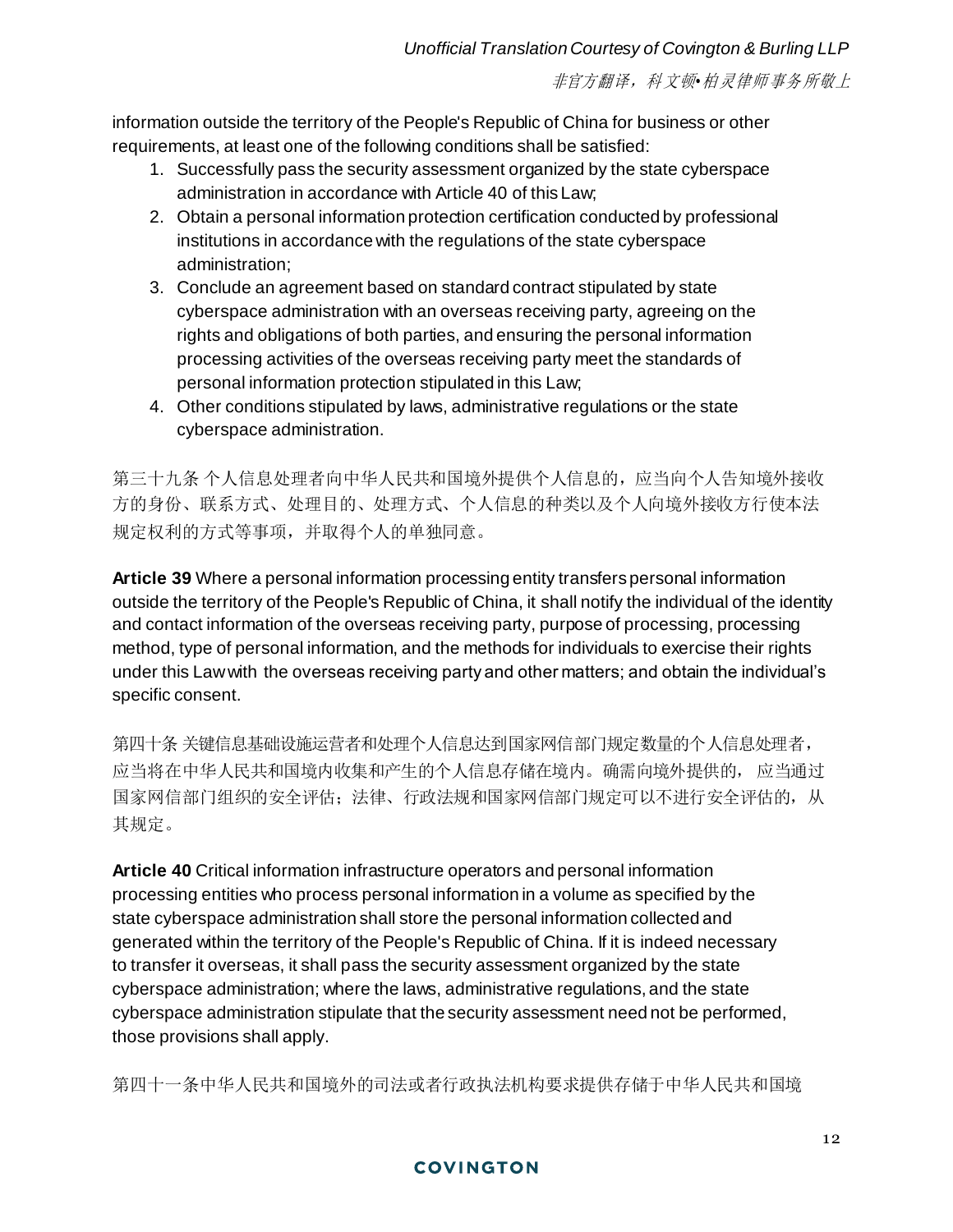内的个人信息的,非经中华人民共和国主管机关批准,不得提供;中华人民共和国缔结或者 参加的国际条约、协定有规定的,可以按照其规定执行。

**Article 41** Where judicial or law enforcement organs outside the territory of the People's Republic of China request the provision of personal information stored within the territory of the People's Republic of China, the provision is prohibited unless such a provision has obtained an approval from competent authorities of the People's Republic of China; where international treaties or agreements conduded or participated in by the People's Republic of China have relevant provisions, it may act in accordance with those provisions.

第四十二条境外的组织、个人从事损害中华人民共和国公民的个人信息权益,或者危害中华人 民共和国国家安全、公共利益的个人信息处理活动的,国家网信部门可以将其列入限制或者禁 止个人信息提供清单,予以公告,并采取限制或者禁止向其提供个人信息等措施。

**Article 42** Where overseas organizations or individuals engage in personal information processing activities that harm the personal information rights and interests of citizens of the People's Republic of China, or endanger the national security or public interest of the People's Republic of China, the state cyberspace administration may put them on a list restricting or prohibiting the provision of personal information, make a public announcement of this decision, and adopt measures such as restricting or prohibiting the provision of personal information to them, etc.

第四十三条任何国家和地区在个人信息保护方面对中华人民共和国采取歧视性的禁止、限制或者 其他类似措施的,中华人民共和国可以根据实际情况对该国家或者该地区采取对等措施。

**Article 43** Where any country or region adopts discriminatory prohibitions, restrictions or other similar measures against the People's Republic of China in the area of personal information protection, the People's Republic of China may adopt reciprocal measures against the country or region based on actual conditions.

# 第四章 个人在个人信息处理活动中的权利 **Chapter IV – Individuals' Rights in Personal Information Processing Activities**

第四十四条 个人对其个人信息的处理享有知情权、决定权,有权限制或者拒绝他人对其个人信息 进行处理;法律、行政法规另有规定的除外。

**Article 44** Individuals have the right to know and make decisions about the processing of their personal information, and the right to restrict or refuse the processing of their personal information by others; except where the laws and administrative regulations stipulate otherwise.

第四十五条 个人有权向个人信息处理者查阅、复制其个人信息;有本法第十九条第一款规定情形 的除外。个人请求查阅、复制其个人信息的,个人信息处理者应当及时提供。

**Article 45** Individuals have the right of access to their personal information and may request a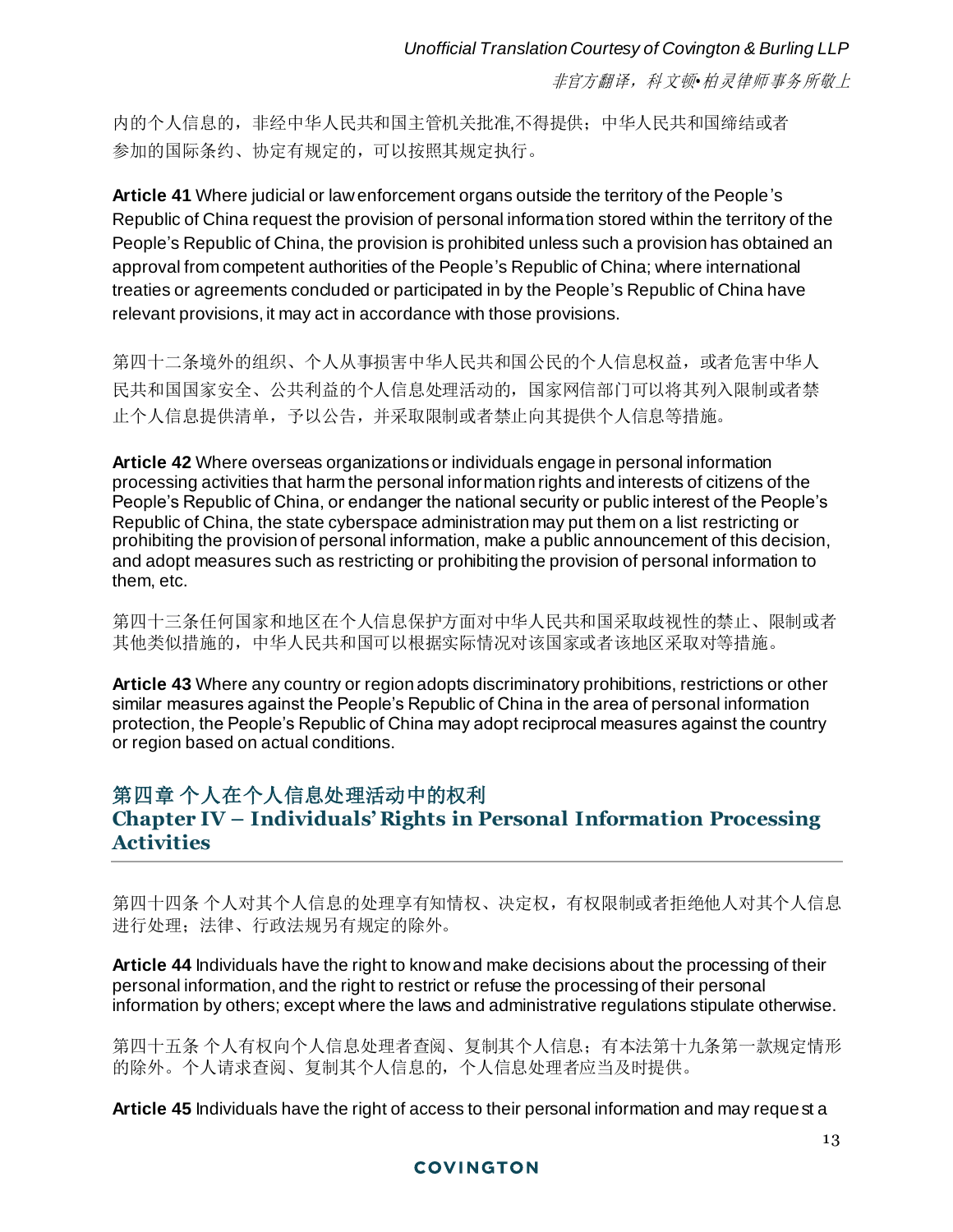copy from personal information processing entities, except in the circumstances stipulated in Article 19, Paragraph 1 of this Law. Where an individual requests to access or a copy of their personal information, the personal information processing entity shall provide it in a timely manner.

第四十六条 个人发现其个人信息不准确或者不完整的,有权请求个人信息处理者更正、补充。 个人请求更正、补充其个人信息的,个人信息处理者应当对其个人信息予以核实,并及时更正、 补充。

**Article 46** Where individuals discover that their personal information is inaccurate or incomplete, they have the right to request the personal information processing entity to correct or supplement their personal information.

Where individuals request to correct or supplement their personal information, the personal information processing entity shall verify the personal information and correct or supplement their personal information in a timely manner.

第四十七条 有下列情形之一的,个人信息处理者应当主动删除个人信息;个人信息处理者未删 除的,个人有权请求删除:

(一)处理目的已实现或者为实现处理目的不再必要;

(二)个人信息处理者停止提供产品或者服务,或者保

存期限已届满;

(三)个人撤回同意;

(四)个人信息处理者违反法律、行政法规或者违反约定处理个人信息;

(五)法律、行政法规规定的其他情形。

法律、行政法规规定的保存期限未届满,或者删除个人信息从技术上难以实现的,个人信息处 理者应当停止除存储和采取必要的安全保护措施之外的处理。

**Article 47** Personal information processing entities shall, actively delete personal information; if personal information processing entities fail to delete, individuals have right to request deletion where one of the following circumstances occurs:

- 1. The purpose of processing has beenachieved or it is no longer necessary to achieve the purpose of processing;
- 2. The personal information processing entities cease the provision of products or services or the retention period ends;
- 3. The individual withdraws their consent;
- 4. The personal information processing entities violate the laws, administrative regulations or violates the agreement to process personal information;
- 5. Other circumstances stipulated by the laws and administrative regulations.

Where the retention period specified by the laws and administrative regulations has not expired, or the deletion of personal information is technically difficult to realize, the personal information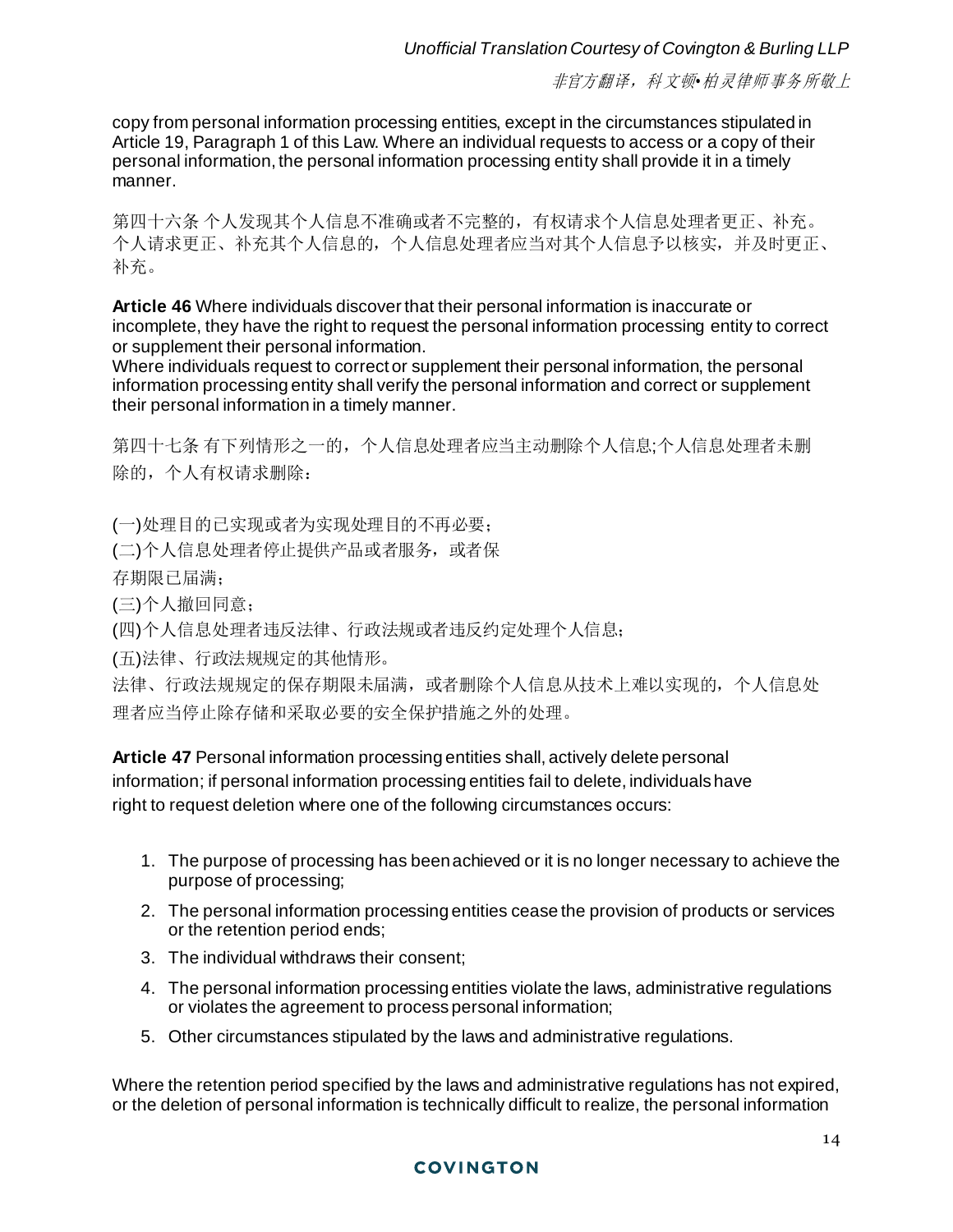processing entities shall cease the processing except for the retention purpose and necessary safety protection measures have been adopted.

第四十八条 个人有权要求个人信息处理者对其个人信息处理规则进行解释说明。

**Article 48** Individuals have the right to request personal information processing entities to explain their rules for the processing of personal information.

第四十九条 自然人死亡的,本章规定的个人在个人信息处理活动中的权利,由其近亲属行使。 **Article 49** Where natural persons are dead, their rights in personal information processing activities provided for in this Chapter shall be exercised by their close relatives.

第五十条 个人信息处理者应当建立个人行使权利的申请受理和处理机制。拒绝个人行使权利的请 求的,应当说明理由。

**Article 50** Personal information processing entities shall establish a mechanism to accept and process requests from individuals to exercise their rights. Where they reject individuals' requests to exercise their rights, the reasons shall be explained.

# 第五章 个人信息处理者的义务 **Chapter V – Obligations of Personal Information Processing Entities**

第五十一条 个人信息处理者应当根据个人信息的处理目的、处理方式、个人信息的种类以及对个人 的影响、可能存在的安全风险等,采取必要措施确保个人信息处理活动符合法律、行政法规的规 定,并防止未经授权的访问以及个人信息泄露或者被窃取、篡改、删除:

(一)制定内部管理制度和操作规程;

(二)对个人信息实行分类管理;

(三)采取相应的加密、去标识化等安全技术措施;

(四)合理确定个人信息处理的操作权限,并定期对从业人员进行安全教育和培训;

(五)制定并组织实施个人信息安全事件应急预案;

(六)法律、行政法规规定的其他措施。

**Article 51** Personal information processing entities shall, based on the purpose of processing, processing method, type of personal information, impact on individuals, possible security risks, etc., take necessary measures to ensure that the personal information processing activities comply with the laws and administrative regulations, and prevent unauthorized access and personal information leakage, as well as theft, distortion, or deletion. Such measures shall include:

- 1. Formulating internal management systems and operating procedures;
- 2. Implementing the categorized management of personal information;
- 3. Adopting corresponding technical security measures such as encryption, deidentification, etc.;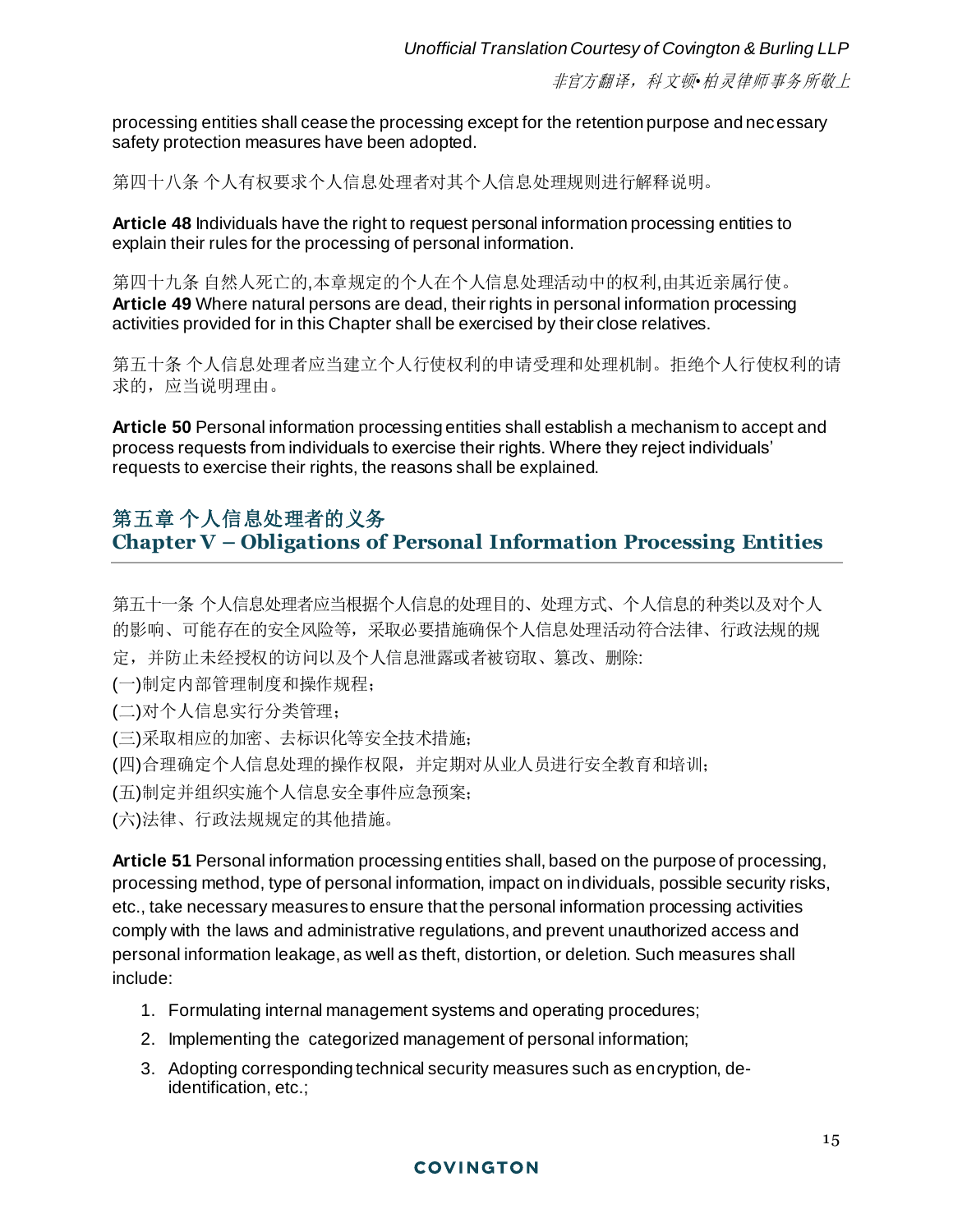- 4. Reasonably determining the operation authorizations of the persons for processing personal information, and regularly providing security education and training to persons processing personal information;
- 5. Formulating and organizing the implementation of contingency plans for personal information security incidents;
- 6. Other measures stipulated by the laws and administrative regulations.

第五十二条 处理个人信息达到国家网信部门规定数量的个人信息处理者应当指定个人信息保 护负责人,负责对个人信息处理活动以及采取的保护措施等进行监督。 个人信息处理者应当公开个人信息保护负责人的联系方式,并将个人信息保护负责人的姓名、 联系方式等报送履行个人信息保护职责的部门。

**Article 52** Personal information processing entities who process personal information in a volume as specified by the state cybersecurity administration shall designate a personal information protection officer responsible for supervising personal information processing activities and protective measures adopted, etc.

The personal information processing entity shall disclose the contact information of the personal information protection officer, and submit the name and contact information of the personal information protection officer to the departments performing personal information protection duties.

第五十三条 本法第三条第二款规定的中华人民共和国境外的个人信息处理者,应当在中华人民 共和国境内设立专门机构或者指定代表,负责处理个人信息保护相关事务,并将有关机构的名 称或者代表的姓名、联系方式等报送履行个人信息保护职责的部门。

**Article 53** Personal information processing entities outside the territory of the People's Republic of China as specified in Article 3, Paragraph 2 of this Law shall establish a dedicated office or appoint a designated representative in the territory of the People's Republic of China, to be responsible for processing matters related to the protection of personal information; and shall report the name of the relevant entity or the name and contact information, etc. of the representative to the departments performing personal information protection duties.

第五十四条 个人信息处理者应当定期对其个人信息处理活动遵守法律、行政法规的情况进行合 规审计。

**Article 54** Personal information processing entities shall regularly conduct audits whether their personal information processing activities are in compliance the laws and administrative regulations.

第五十五条 个人信息处理者应当对下列个人信息处理活动在事前进行风险评估,并对处理情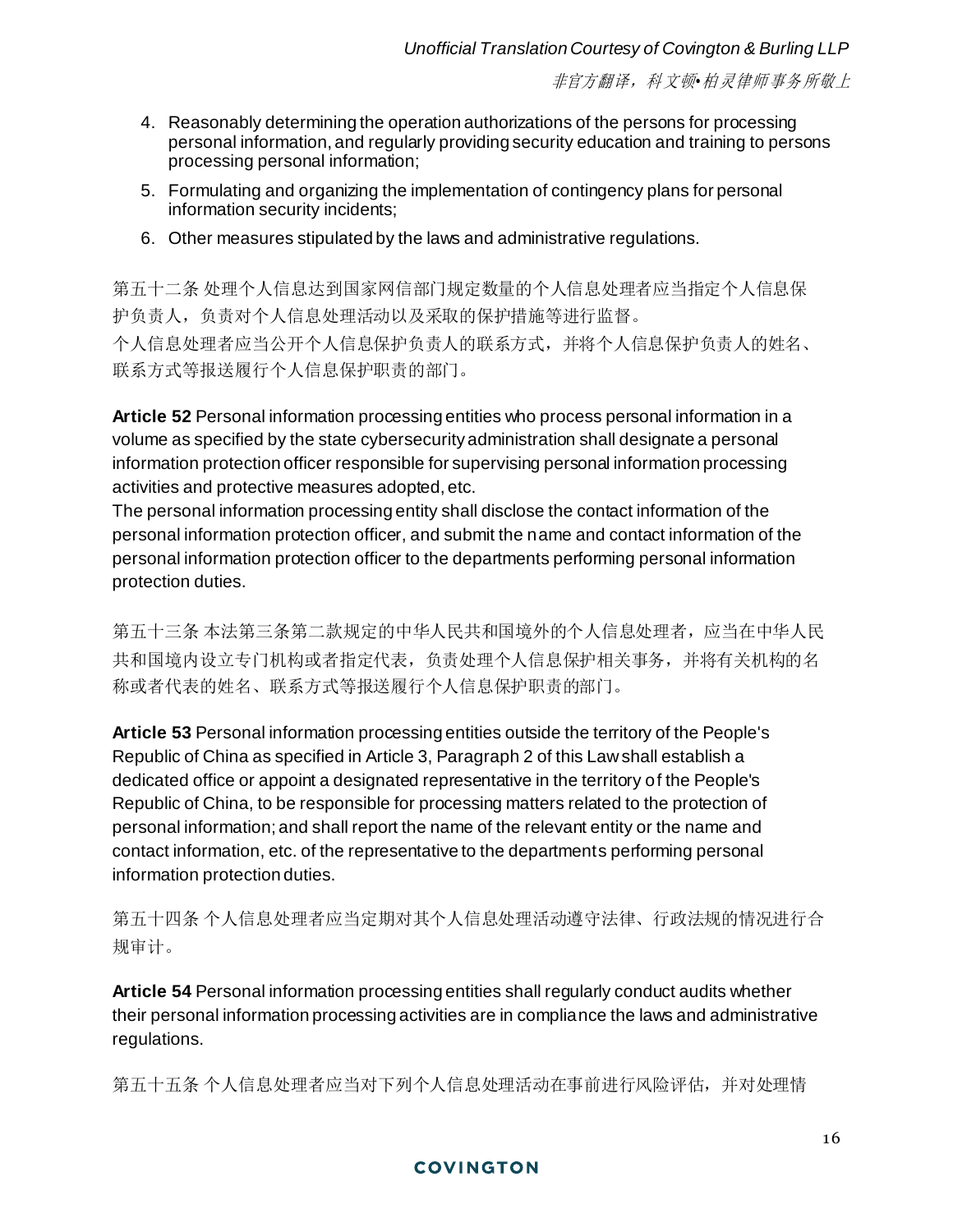况进行记录:

(一)处理敏感个人信息; (二)利用个人信息进行自动化决策; (三)委托处理个人信息、向他人提供个人信息、公开个人信息; (四) 向境外提供个人信息; (五)其他对个人有重大影响的个人信息处理活动。 风险评估的内容应当包括: (一)个人信息的处理目的、处理方式等是否合法、正当、必要; (二)对个人的影响及风险程度;

(三)所采取的安全保护措施是否合法、有效并与风险程度相适应。风

险评估报告和处理情况记录应当至少保存三年。

**Article 55** Personal information processing entities shall conduct prior risk assessments of the following personal information processing activities and keep records of their processing activities, in particular when they are:

- 1. Processing sensitive personal information;
- 2. Using personal information to conduct automated decision-making;
- 3. Entrusting the processing of personal information, providing personal information to others, and disclosing personal information;
- 4. Transferring personal information overseas;

Other personal information processing activities with a significant impact on individuals.

The content of the risk assessment shall include:

- 1. Whether the purpose of processing, processing method, etc. of personal information are lawful, proper and necessary;
- 2. The impact on individuals and the degree of risk;
- 3. Whether the security protection measures adopted are lawful, effective and compatible with the degree of risk.

The risk assessment report and records of processing activities shall be preserved for at least three years.

第五十六条 个人信息处理者发现个人信息泄露的,应当立即采取补救措施,并通知履行个人 信息保护职责的部门和个人。

通知应当包括下列事项:

- (一)个人信息泄露的原因;
- (二)泄露的个人信息种类和可能造成的危害;
- (三)已采取的补救措施;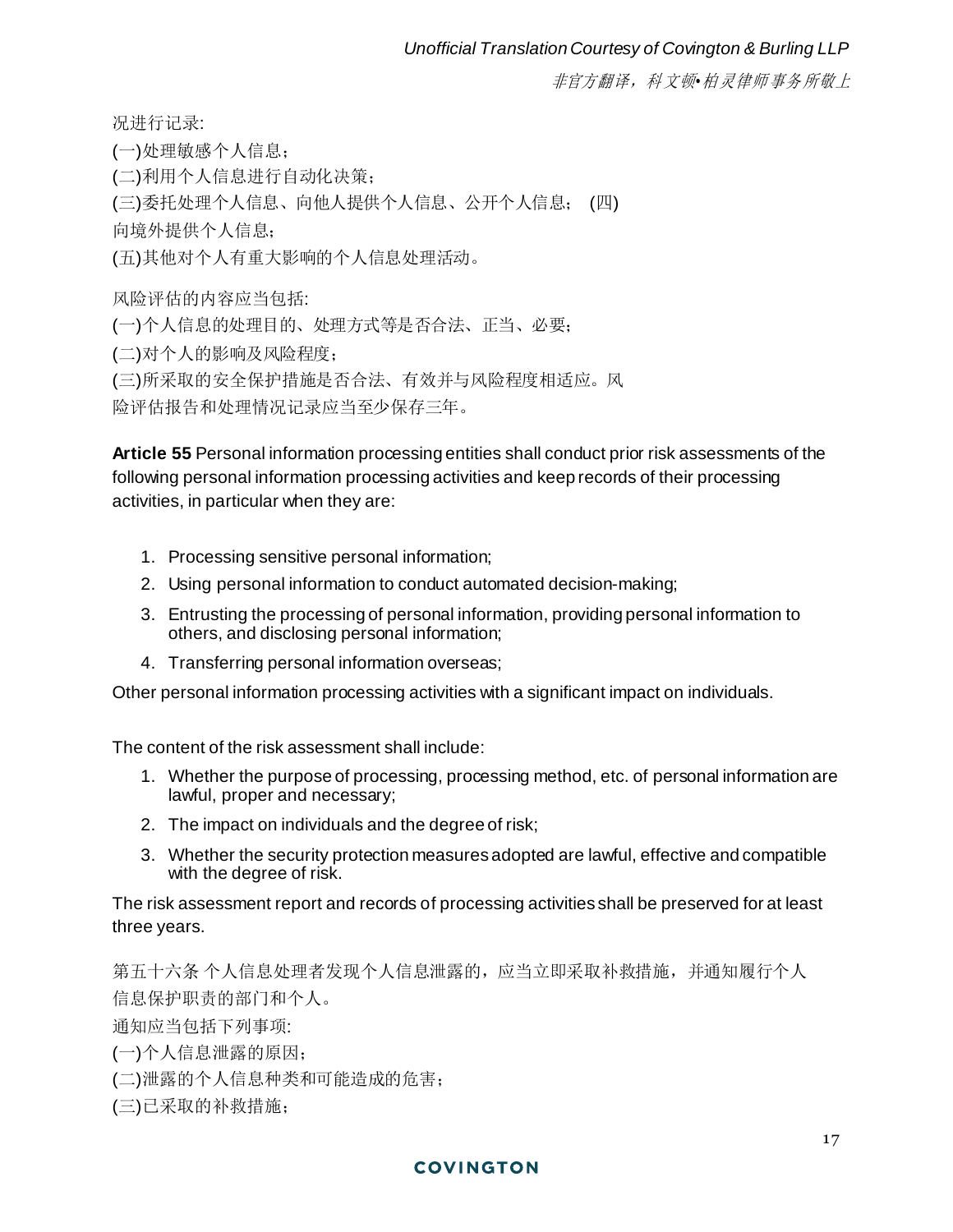(四)个人可以采取的减轻危害的措施;

(五)个人信息处理者的联系方式。

个人信息处理者采取措施能够有效避免信息泄露造成损害的,个人信息处理者可以不通知个人; 但是,履行个人信息保护职责的部门认为个人信息泄露可能对个人造成损害的,有权要求个人信 息处理者通知个人。

**Article 56** Where personal information processing entities discover a personal information leakage, they shall immediately adopt remedial measures and notify the departments and individuals performing personal information protection duties. The notification shall include the following information:

- 1. The cause of the personal information leakage;
- 2. The type of leaked personal information and the possible damage;
- 3. Adopted remedial measures;
- 4. Measures that individuals may adopt to mitigate harm;
- 5. Contact information of the personal information processing entity.

Where the personal information processing entities adopt measures that can effectively avoid the damage caused by the information leakage, the personal information processing entities are may choose not to notify individuals. However, where the departments performing the duties of personal information protection believe that the personal information leakage may cause damage to individuals, it may require personal information processing entities to notify individuals.

第五十七条 提供基础性互联网平台服务、用户数量巨大、业务类型复杂的个人信息处理者,应当 履行下列义务:

- (一)成立主要由外部成员组成的独立机构,对个人信息处理活动进行监督;
- (二)对严重违反法律、行政法规处理个人信息的平台内的产品或者服务提供者,停止提供服务;
- (三)定期发布个人信息保护社会责任报告,接受社会监督。

Article 57 Personal information processing entities providing basic Internet platform services that have a massive number of users and operate complex types of businesses shall fulfill the following obligations:

- 1. Establish an independent supervising body largely comprised of external personnel to supervise the personal information processing activities;
- 2. Cease to provide services to products or services providers operated on the platform if they seriously violate personal information processing requirements under laws and administrative regulations; and
- 3. Publish personal information responsibility reports on a regular basis and receive supervision from the public.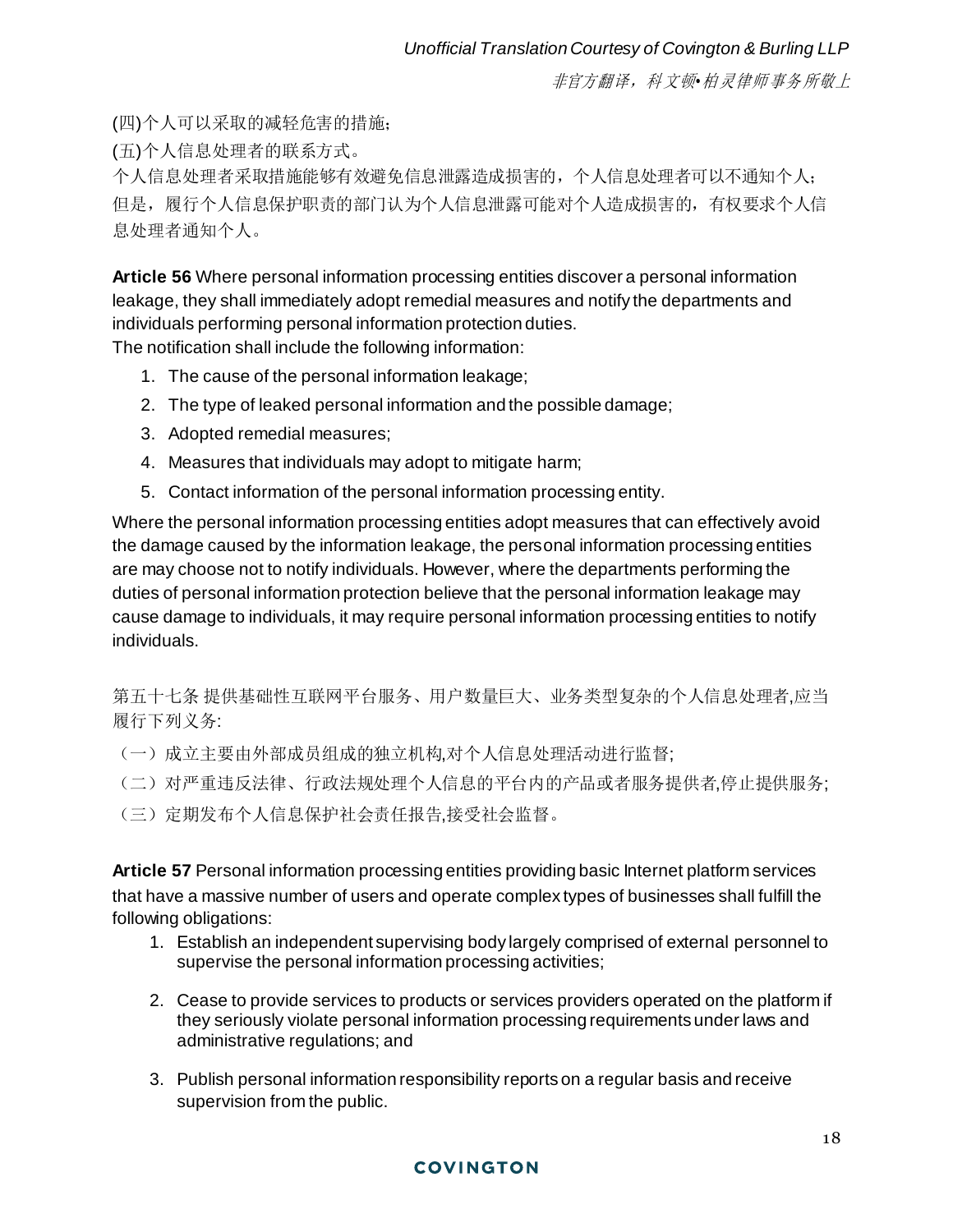第五十八条 接受委托处理个人信息的受托方,应当履行本章规定的相关义务,采取必要措施保障所 处理的个人信息的安全。

**Article 58** Parties entrusted to process personal information shall perform relevant obligations provided for in this Chapter, and adopt necessary measures to ensure the security of the personal information processed by them.

## 第六章 履行个人信息保护职责的部门 **Chapter VI – Departments Performing Personal Information Protection Duties**

第五十九条 国家网信部门负责统筹协调个人信息保护工作和相关监督管理工作。国务院有关部 门依照本法和有关法律、行政法规的规定,在各自职责范围内负责个人信息保护和监督管理工 作。

县级以上地方人民政府有关部门的个人信息保护和监督管理职责,按照国家有关规定确定。 前两款规定的部门统称为履行个人信息保护职责的部门。

**Article 59** The State Cyberspace Administration is responsible for the overall planning and coordination of personal information protection and related supervision and management. The relevant departments of the State Council are responsible for personal information protection, supervision and management within their respective scope of duties in accordance with the provisions of this Law and relevant laws and administrative regulations. The personal information protection, supervision and management duties of relevant departments of the People's Governments at or above the county level are determined in accordance with relevant state regulations.

The departments specified in the preceding two paragraphs are collectively referred to as the departments performing personal information protection duties.

第六十条 履行个人信息保护职责的部门履行下列个人信息保护职责:

(一)开展个人信息保护宣传教育,指导、监督个人信息处理者开展个人信息保护工作;

(二)接受、处理与个人信息保护有关的投诉、举报;

(三)调查、处理违法个人信息处理活动;

(四)法律、行政法规规定的其他职责。

**Article 60** Departments performing personal information protection duties perform the following personal information protection duties:

1. Conducting personal information protection awareness-raising and educational activities, and guiding and supervising the personal information protection work carried out by personal information processing entities;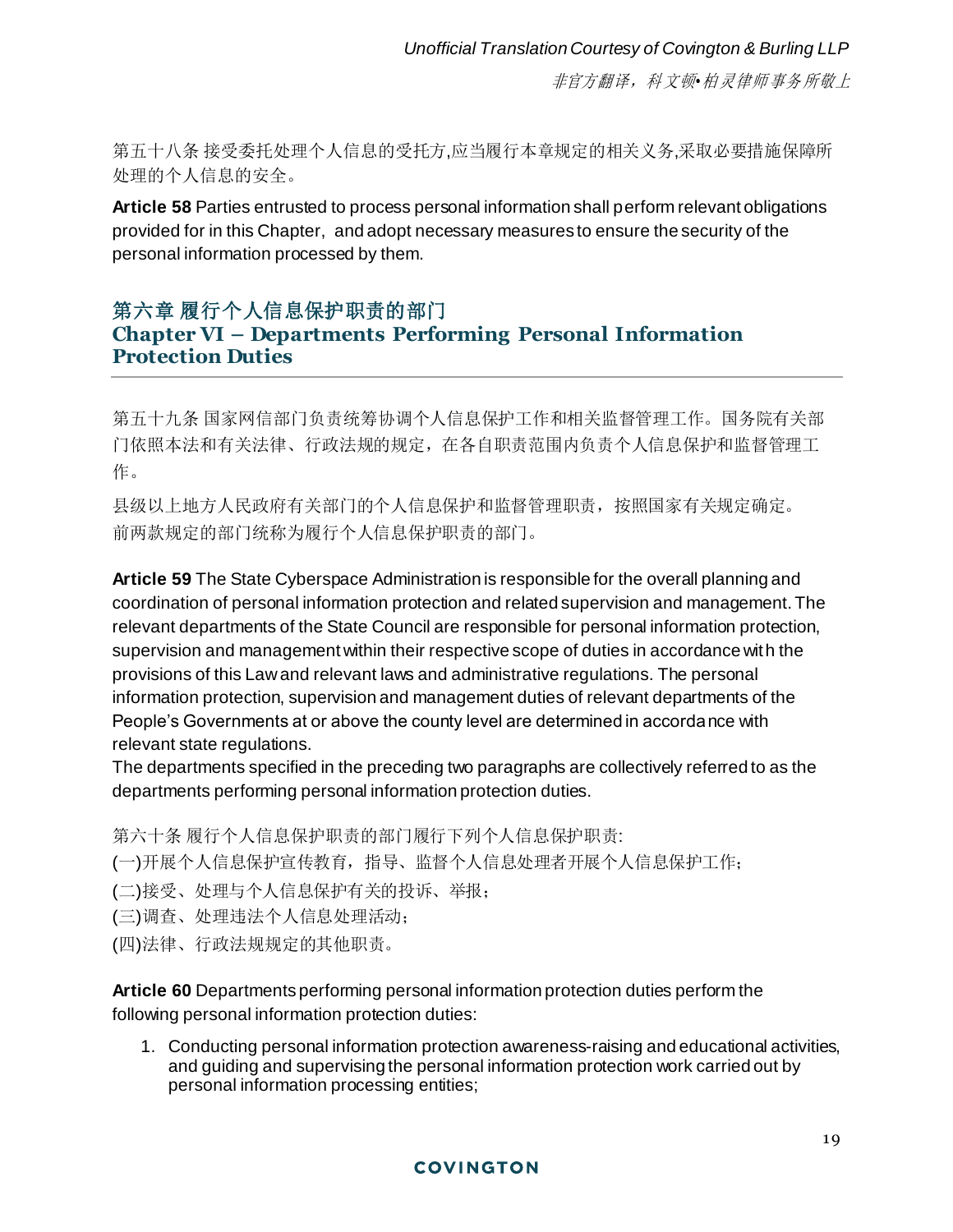- 2. Accepting and processing personal information protection-related complaints and reports;
- 3. Investigating and processing illegal personal information processing activities;
- 4. Other duties stipulated by the laws and administrative regulations.

第六十一条 国家网信部门统筹协调有关部门依据本法推进下列个人信息保护工作:

(一)制定个人信息保护具体规则、标准;

(二)针对敏感个人信息以及人脸识别、人工智能等新技术、新应用,制定专门的个人信息保 护规则、标准;

(三)支持研究开发安全、方便的电子身份认证技术;

(四)推进个人信息保护社会化服务体系建设,支持有关机构开展个人信息保护评估、认证服 务。

**Article 61** The State Cyberspace Administration is responsible for coordinating relevant departments to implement the following personal information protection work according to this Law:

- 1. Formulate specific rules and standards for the protection of personal information;
- 2. Formulate specialized rules and standards for the protection of personal information in regards to sensitive personal information, as well as new technologies and applications such as facial recognition and artificial intelligence;
- 3. Support the research and development of secure and convenient electronic identity identification technologies;
- 4. Promote the construction of a socialized personal information protection service system, and support relevant agencies in conducting personal information protection assessments and certification services.

第六十二条 履行个人信息保护职责的部门履行个人信息保护职责,可以采取下列措施:

(一)询问有关当事人,调查与个人信息处理活动有关的情况;

(二)查阅、复制当事人与个人信息处理活动有关的合同、记录、账簿以及其他有关资料;

(三)实施现场检查,对涉嫌违法个人信息处理活动进行调查;

(四)检查与个人信息处理活动有关的设备、物品;对有证据证明是违法个人信息处理活动的设 备、物品,向本部门主要负责人书面报告并经批准,可以查封或者扣押。

履行个人信息保护职责的部门依法履行职责,当事人应当予以协助、配合,不得拒绝、阻挠。

**Article 62** Departments performing personal information protection duties may adopt the following measures when performing their duties:

1. Interview relevant parties and investigate circumstances related to personal information processing activities;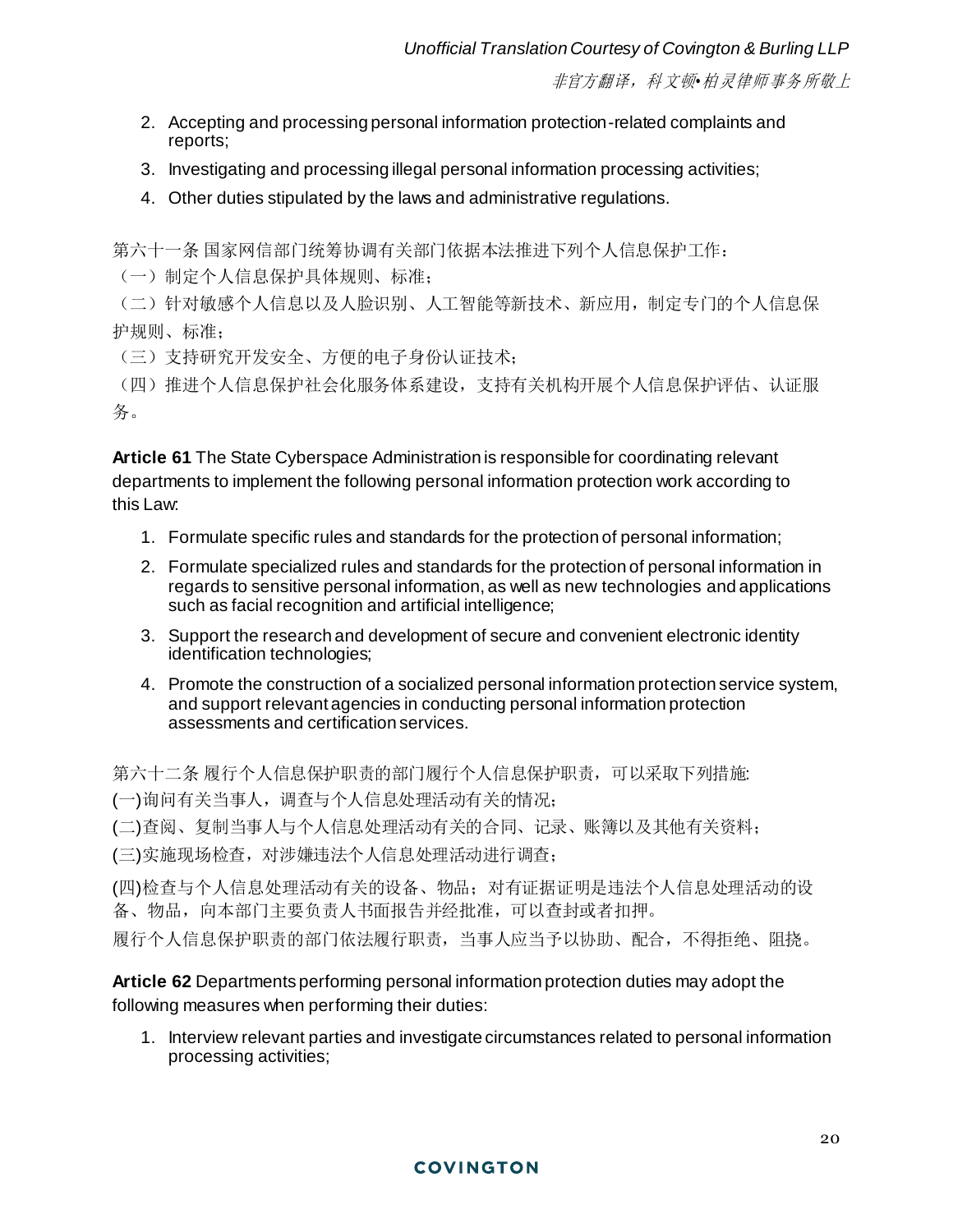- 2. Consult and obtain copies of the contracts, records, account books and other relevant materials of the party concerned related to their personal information processing activities;
- 3. Conduct on-site inspections and investigate suspected illegal personal information processing activities;
- 4. Inspect devices and items related to personal information processing activities; seal and confiscate equipment and items related to personal information processing activities where there is evidence to prove they are illegal after submitting written report to and receiving approval from the primary person in charge of the departments.

Where departments performing personal information protection duties perform their duties in accordance with the law, the parties concerned shall provide assistance and cooperation, and shall not refuse to cooperate or otherwise impede them.

第六十三条 履行个人信息保护职责的部门在履行职责中,发现个人信息处理活动存在较大风险或者 发生个人信息安全事件的,可以按照规定的权限和程序对该个人信息处理者的法定代表人或者主 要负责人进行约谈,或者要求个人信息处理者委托专业机构对其个人信息处理活动进行合规审 计。个人信息处理者应当按照要求采取措施,进行整改,消除隐患。

**Article 63** Where departments performing personal information protection duties, in the course of performing their duties, discover relatively high risk exists resulting from personal information processing activities, or observe that personal information security incidents occur, they may interview the personal information processing entity's legal representative or main responsible persons in accordance with their prescribed powers and procedures. They may also request personal information processing entities to engage professional institutions to conduct compliance audit regarding their personal information processing activities. Personal information processing entities shall adopt measures in accordance with the requirements to correct and eliminate the risk.

第六十四条任何组织、个人有权对违法个人信息处理活动向履行个人信息保护职责的部门进行 投诉、举报。收到投诉、举报的部门应当依法及时处理,并将处理结果告知投诉、举报人。履 行个人信息保护职责的部门应当公布接受投诉、举报的联系方式。

**Article 64** Any organization or individual has the right to complain or report to the departments performing personal information protection duties about illegal personal information processing activities. The departments receiving complaints or reports shall process them in a timely manner in accordance with the law, and notify the complainant or reporter of the processing results. Departments performing personal information protection duties shall publish the contact information for in-taking complaints and reports.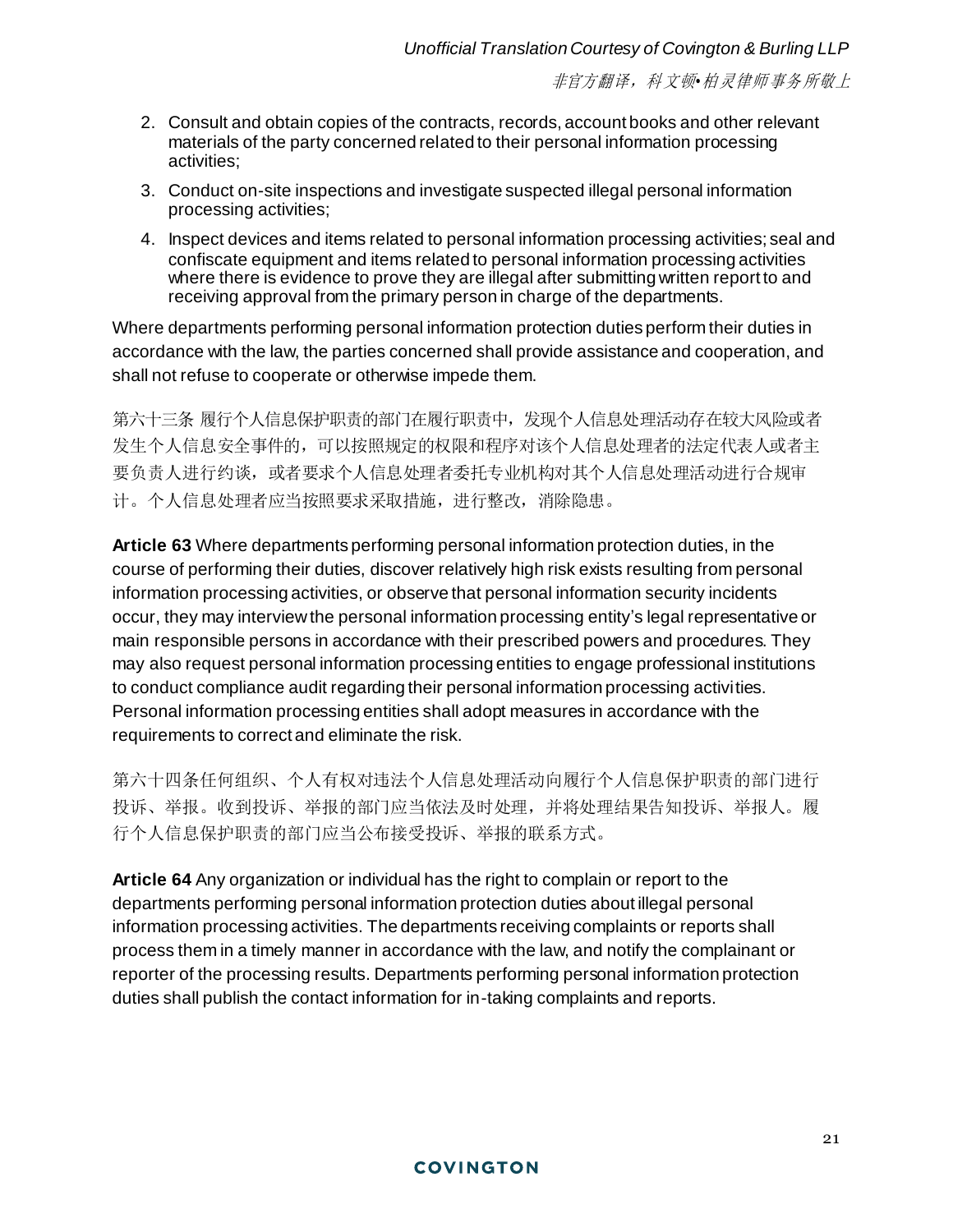# 第七章 法律责任 **Chapter VII – Legal Liability**

第六十五条 违反本法规定处理个人信息,或者处理个人信息未按照规定采取必要的安全保护措 施的,由履行个人信息保护职责的部门责令改正,给予警告,没收违法所得;拒不改正的,并 处一百万元以下罚款;对直接负责的主管人员和其他直接责任人员处一万元以上十万元以下罚 款。

有前款规定的违法行为,情节严重的,由履行个人信息保护职责的部门责令改正,没收违法所 得,并处五千万元以下或者上一年度营业额百分之五以下罚款,并可以责令暂停相关业务、停 业整顿、通报有关主管部门吊销相关业务许可或者吊销营业执照;对直接负责的主管人员和其 他直接责任人员处十万元以上一百万元以下罚款。

**Article 65** Where personal information is processed in violation of the provisions of this Law, or the personal information is processed without adopting necessary security protection measures in accordance with the provisions, the departments performing personal information protection duties shall order corrections, issue warnings, and confiscate illegal incomes; for those who refuse to make corrections, impose a fine of not more than one million yuan additionally. The directly responsible person in charge and other directly responsible persons shall be subject to a fine of not less than 10,000 yuan but not more than 100,000 yuan.

Where there are illegal acts as prescribed in the preceding paragraph and the circumstances are serious, the department performing personal information protection duties shall order corrections, confiscate illegal incomes, and impose a fine of not more than 50 million yuan or 5% of the annual revenue for the prior year. They may also order the suspension of relevant business activities, cessation of business for rectification, and report to the relevant competent department for cancellation of corresponding professional licenses or business permits. The directly responsible persons in charge and other directly responsible persons shall be subject to a fine of not less than 100,000 yuan but not more than 1 million yuan.

第六十六条有本法规定的违法行为的,依照有关法律、行政法规的规定记入信用档案,并予以 公示。

**Article 66** Where there is an illegal act as prescribed by this Law, it shall be recorded in the credit files in accordance with relevant laws and administrative regulations and be published.

第六十七条国家机关不履行本法规定的个人信息保护义务的,由其上级机关或者履行个人信息 保护职责的部门责令改正;对直接负责的主管人员和其他直接责任人员依法给予处分。

**Article 67** Where state agencies fail to perform the personal information protection duties as stipulated in this Law, their superior agencies or the departments performing personal information protection duties shall order corrections, and the directly responsible persons in charge and other directly responsible persons shall be punished in accordance with the law.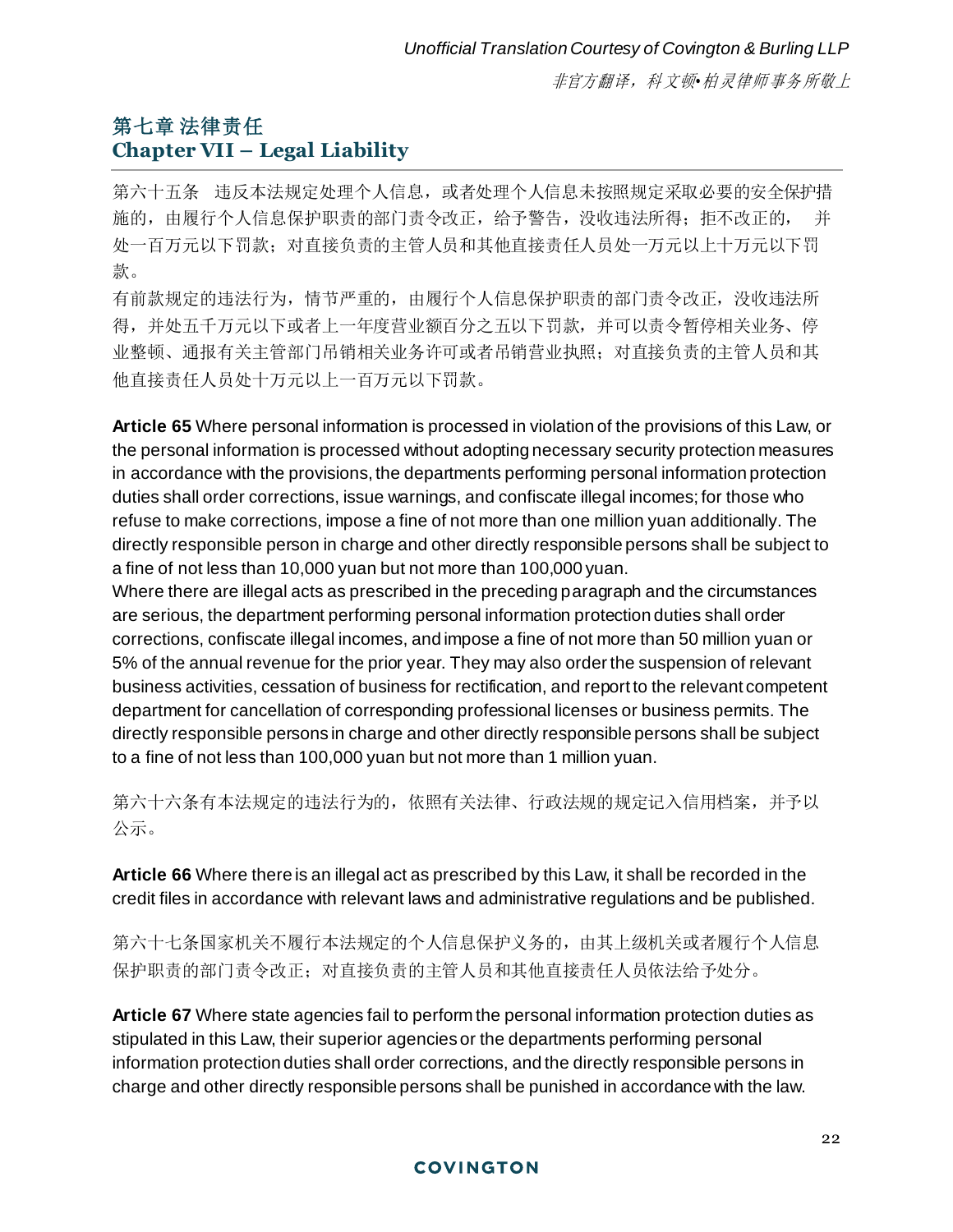第六十八条 个人信息权益因个人信息处理活动受到侵害,个人信息处理者不能证明自己没有过 错的,应当承担损害赔偿责任等侵权责任。

前款规定的损害赔偿责任按照个人因此受到的损失或者个人信息处理者因此获得的利益确定; 个人因此受到的损失和个人信息处理者因此获得的利益难以确定的,根据实际情况确定赔偿数 额。

**Article 68** Where rights and interests of personal information are infringed by personal information processing activities, and the personal information processing entity is not able to prove that it is not at fault, the personal information processing entity shall be liable for tort damages.

The liability mentioned in the preceding paragraph is based on, the losses suffered by the individual or the benefits obtained by the personal information processing entity. Where it is difficult to determine the losses suffered by the individual or the benefits obtained by the personal information processing entity, the amount of compensation shall be decided based on the actual situation.

第六十九条个人信息处理者违反本法规定处理个人信息,侵害众多个人的权益的,人民检察 院、履行个人信息保护职责的部门和国家网信部门确定的组织可以依法向人民法院提起诉讼。

**Article 69** Where personal information processing entities process personal information in violation of the provisions of this Law and infringe on the rights and interests of a large number of individuals, the People's Procuratorate, the departments performing personal information protection duties, and the organization determined by the state cybersecurity administration may file a lawsuit in the People's Court in accordance with the law.

第七十条违反本法规定,构成违反治安管理行为的,依法给予治安管理处罚;构成犯罪的, 依法追究刑事责任。

**Article 70** Where a violation of the provisions of this Law constitutes a violation of the administration of public security, administrative penalties for public security shall be imposed in accordance with the law; where it constitutes a crime, criminal liability shall be investigated in accordance with the law.

# 第八章 附 则 **Chapter VIII – Supplementary Provisions**

第七十一条自然人因个人或者家庭事务处理个人信息的,不适用本法。 法律对各级人民政府及其有关部门组织实施的统计、档案管理活动中的个人信息处理有规定 的,适用其规定。

**Article 71** This law does not apply where natural persons process personal information for